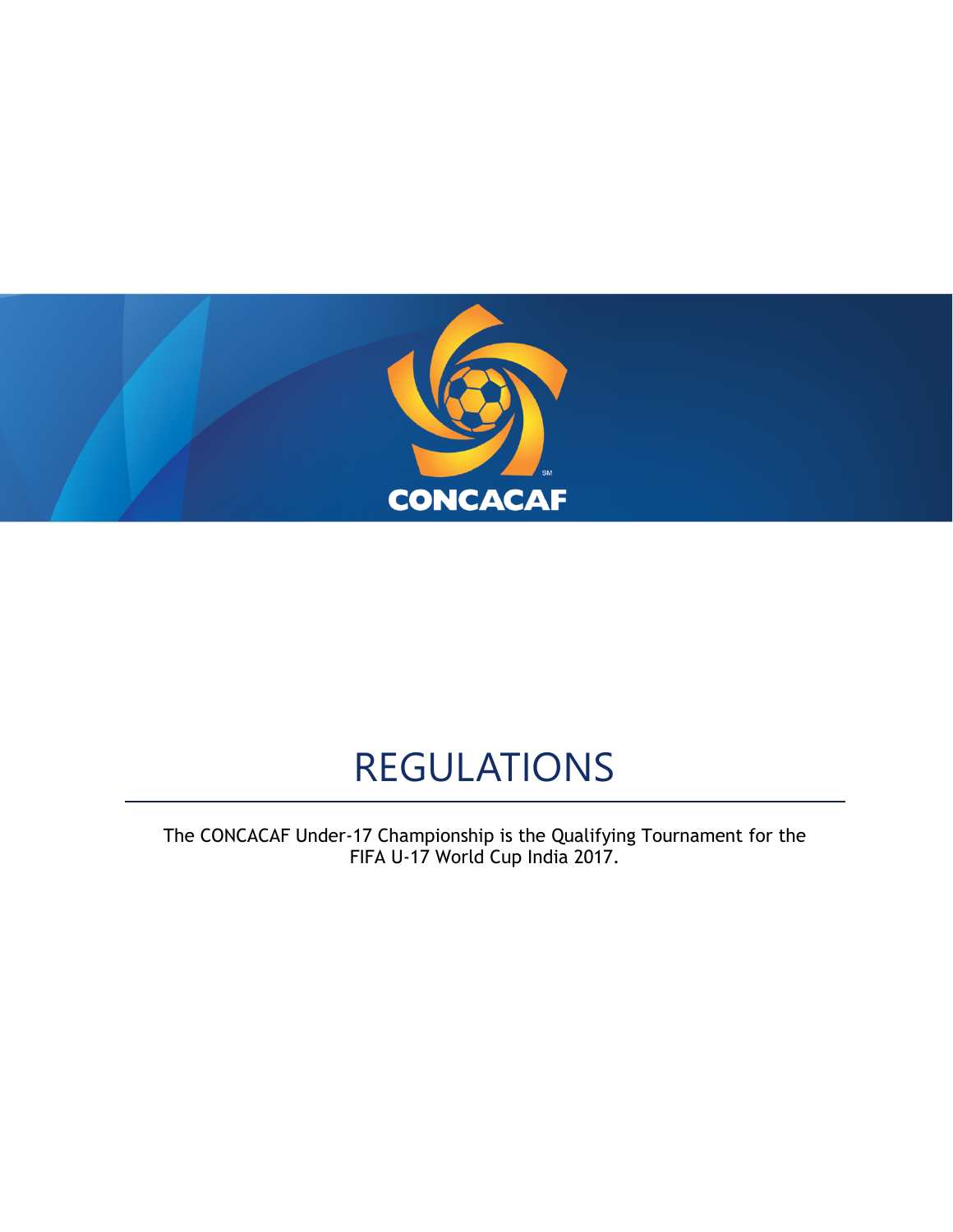

# **TABLE OF CONTENTS**

| <b>PREAMBLE</b> |                                                         | 3              |
|-----------------|---------------------------------------------------------|----------------|
| $\mathbf{L}$    | TITLE - CONCACAF UNDER-17 CHAMPIONSHIP                  | 3              |
| II.             | <b>ENTRIES</b>                                          | 3              |
| III.            | ORGANIZATION OF THE COMPETITION                         | $\overline{4}$ |
| IV.             | WITHDRAWALS                                             | 6              |
| V.              | <b>CONCACAF ORGANIZING COMMITTEE</b>                    | 6              |
| VI.             | <b>DISCIPLINARY COMMITTEE</b>                           | 7              |
| VII.            | <b>APPEALS COMMITTEE</b>                                | 10             |
|                 | VIII. PROTESTS                                          | 10             |
| IX.             | <b>MEDICAL &amp; DOPING</b>                             | 11             |
| Χ.              | MATCHES PLAYED ACCORDING TO THE LAWS OF THE GAME        | 13             |
| XI.             | DURATION, EXTRA TIME PENALTY KICKS                      | 13             |
| XII.            | FIELD OF PLAY, STADIA, BALLS                            | 13             |
| XIII.           | UNPLAYED AND ABANDONED MATCHES                          | 14             |
|                 | XIV. RESPONSIBILITIES OF EACH ENTITY INVOLVED           | 14             |
|                 | XV. ELIGIBILITY OF PLAYERS                              | 18             |
|                 | XVI. REGULATIONS GOVERNING SPORT EQUIPMENT              | 20             |
|                 | XVII. REFEREES, ASSISTANT REFEREES AND FOURTH OFFICIALS | 20             |
|                 | XVIII. TECHNICAL RULES                                  | 21             |
| XIX.            | MEDIA, ADVERTISING AND MERCHANDISING                    | 23             |
|                 | XX. PROTOCOL                                            | 24             |
|                 | XXI. COPYRIGHT                                          | 24             |
| XXII.           | MATTERS NOT PROVIDED FOR                                | 24             |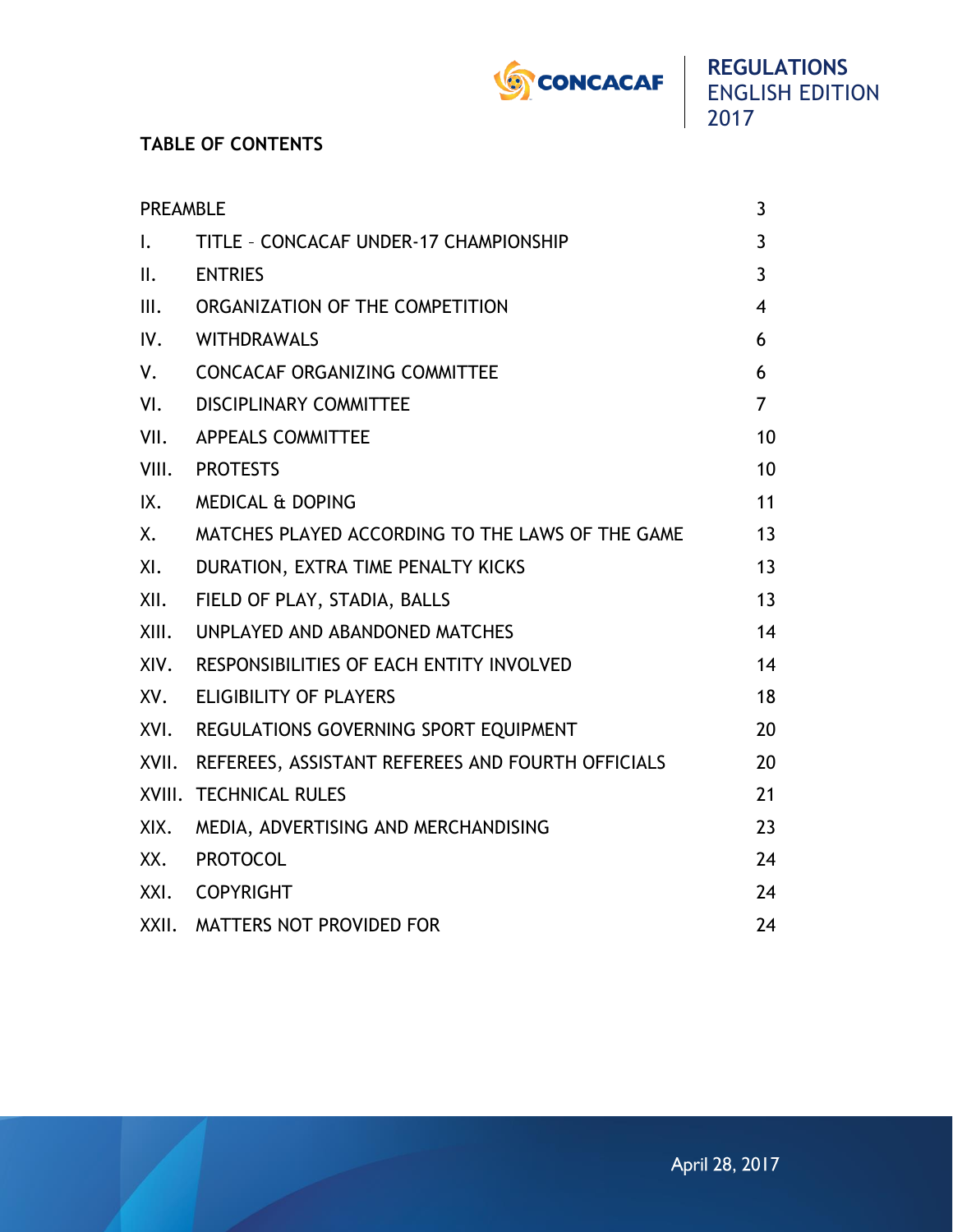

## **PREAMBLE**

- A. The CONCACAF Under-17 Championship is an official event of the Confederation of North, Central America and Caribbean Association Football (CONCACAF) that serves as a qualifying event for the FIFA U-17 World Cup.
- B. It is played as a Preliminary Phase and a CONCACAF Championship Phase.
- C. Any rights that these regulations do not cede to a national association participating in the CONCACAF Championship Phase shall belong to CONCACAF.

## **I. TITLE – CONCACAF UNDER-17 CHAMPIONSHIP**

- A. The CONCACAF Under-17 Championship shall take place every two years. The national associations affiliated to CONCACAF are invited to participate with their national Men's Under-17 team.
- B. CONCACAF will present the CONCACAF Champion with the CONCACAF Under-17 Championship Trophy.
- C. The CONCACAF Champion shall receive 35 gold medals and the runnerup 35 silver medals.
- D. A Certificate of Participation will be provided to all players participating in the CONCACAF Championship Phase.

## **II. ENTRIES**

- A. The National Men's Under-17 team of all national associations affiliated to CONCACAF have the right to participate.
- B. The competition will serve to qualify the national associations affiliated to CONCACAF for places in the FIFA U-17 World Cup and shall start, except if circumstances do not permit, in the year proceeding the year of the FIFA tournament, and shall be completed in the year of the FIFA Tournament.
- C. Notwithstanding the aforementioned, only national associations affiliated to CONCACAF that are eligible to compete in the FIFA U-17 World Cup shall be permitted to advance from this competition.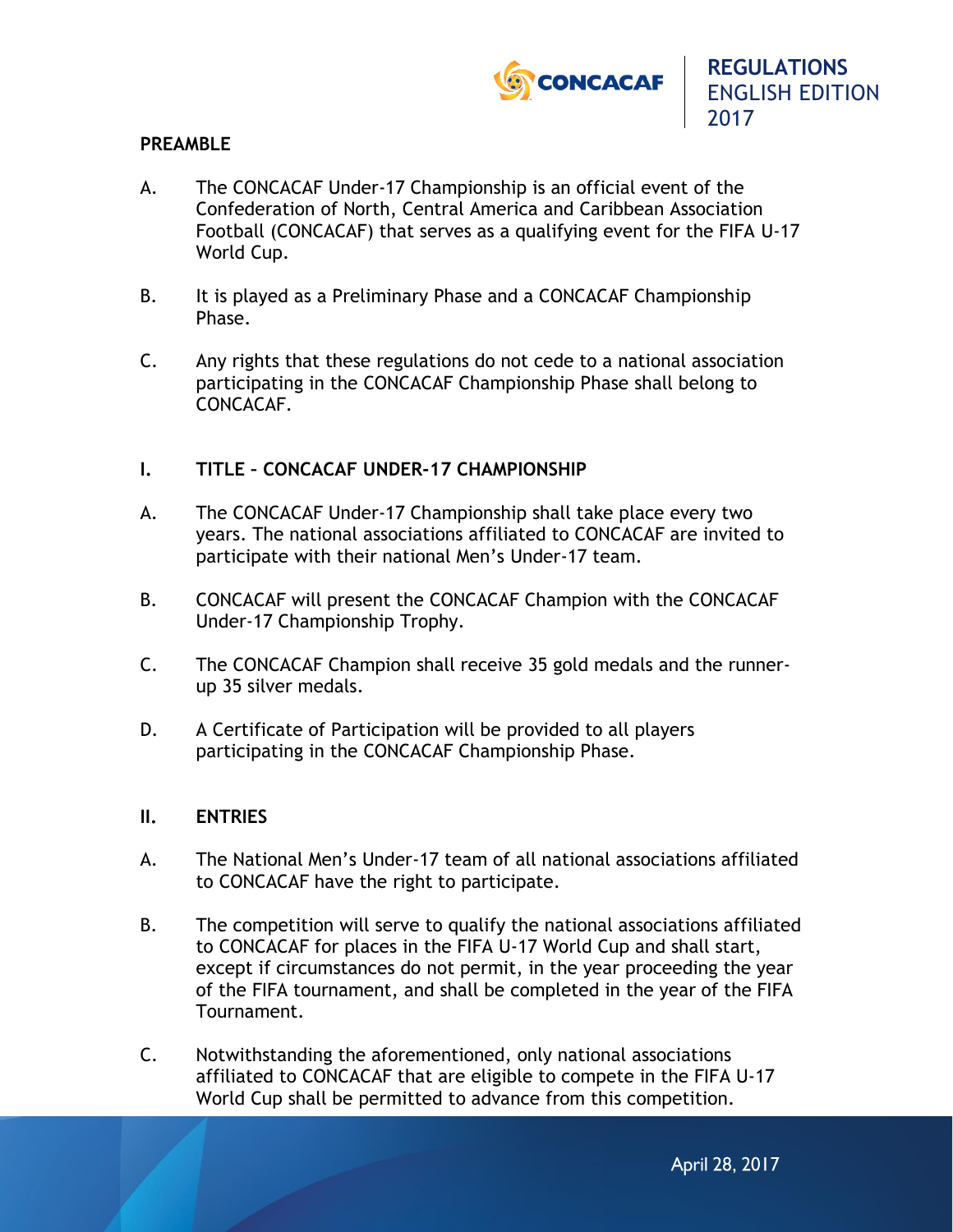

## **III. ORGANIZATION OF THE COMPETITION**

- A. The competition shall be played in two phases:
	- 1. The Preliminary Phase
	- 2. The CONCACAF Championship Phase
- B. The Preliminary Phase
- C. The Preliminary Phase of the competition shall be played separately within the CONCACAF Zones of Central America and the Caribbean, thus providing the agreed representation in the CONCACAF Championship Phase for members from such zones. All three (3) teams from the North American Zone qualify automatically to the CONCACAF Championship Phase.
	- 1. The CONCACAF Championship Phase of the competition shall be played among no more than twelve (12) teams, each zone of CONCACAF being represented as determined by the CONCACAF Council.
	- 2. The matches of the CONCACAF Championship Phase of the competition shall be played in a site or sites as determined by the CONCACAF Council.
	- 3. The CONCACAF Championship Phase shall be governed by these Regulations.
- D. National associations participating in the CONCACAF Under-17 Championship shall:
	- 1. Fully respect and comply with:
		- $\triangleright$  The Laws of the Game;
		- $\triangleright$  the CONCACAF Statutes;
		- $\triangleright$  all CONCACAF Under-17 Championship rules, regulations, directives and decisions (including these regulations);
		- $\triangleright$  all other CONCACAF rules, regulations, directives and decisions;
		- $\triangleright$  all decisions and directives of the CONCACAF Council;
		- $\triangleright$  the FIFA Disciplinary Code and, upon its enforcement, with the CONCACAF Disciplinary Code;
		- $\triangleright$  all FIFA Anti-Doping Regulations;
		- $\triangleright$  the CONCACAF Code of Ethics and the CONCACAF Code of Conduct;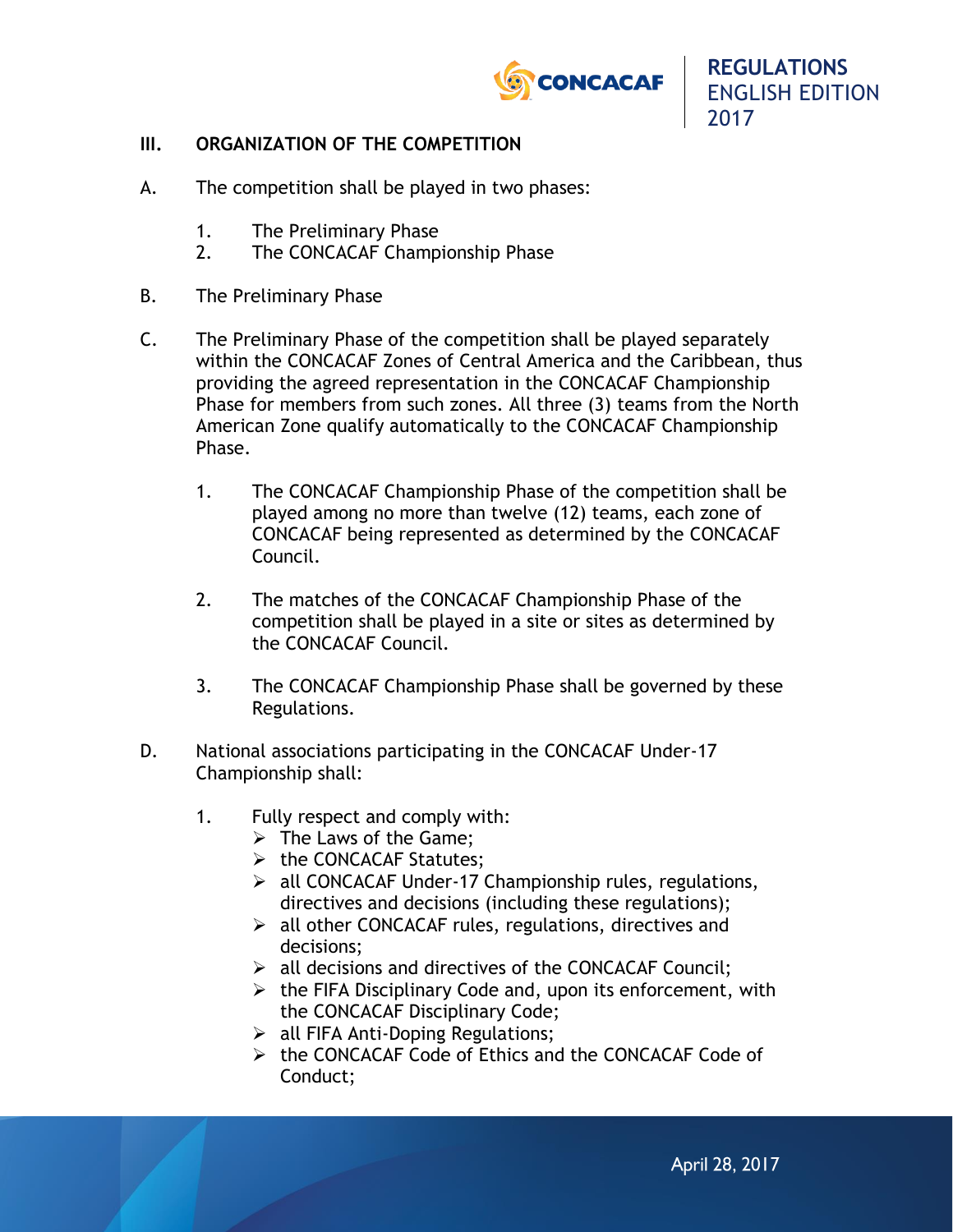

2017

- $\triangleright$  all CONCACAF protocols during matches and fully cooperate in their enforcement;
- $\triangleright$  all CONCACAF anti-match manipulation and anti-racism stipulations;
- $\triangleright$  all CONCACAF marketing and media requirements.
- 2. Take all necessary actions for its players, officials and staff to be bound by and comply with all the aforementioned rules, regulations, directives, decisions and protocols, including but not limited to, all disciplinary and appeals rules and procedures, all anti-doping requirements, all anti-match manipulation and antiracism stipulations and all marketing and media requirements.
- 3. Expressly recognize and bind itself to CONCACAF's protocol for racist incidents during matches and agree to fully cooperate in its enforcement.
- 4. Refrain from any illegal, immoral or unethical behavior that damages, or could damage, the integrity and reputation of football and must cooperate fully with CONCACAF at all times in its efforts to prevent, investigate and sanction such behavior.

## **IV. WITHDRAWALS**

- A. Teams having entered the competition are obligated to play all their matches until they are eliminated. After entering the tournament, a Team that fails to participate, shall be penalized as follows, except in unforeseen circumstances and cases of force majeure as determined by the CONCACAF Council.
- B. If a withdrawal takes place:
	- 1. After the Preliminary Phase but before the start of the CONCACAF Championship Phase of the Tournament: a fine of \$15,000 USD.
	- 2. Anytime during the CONCACAF Championship Phase of the Tournament: a fine of \$20,000 USD.
	- 3. Depending on circumstances and the decision of the CONCACAF Council, a team which withdraws at any stage of the competition may be ordered to reimburse the particular Local Organizing Committee, the opposing team and CONCACAF for any expenses they have already incurred as a result of its proposed involvement or non-involvement in the competition and also pay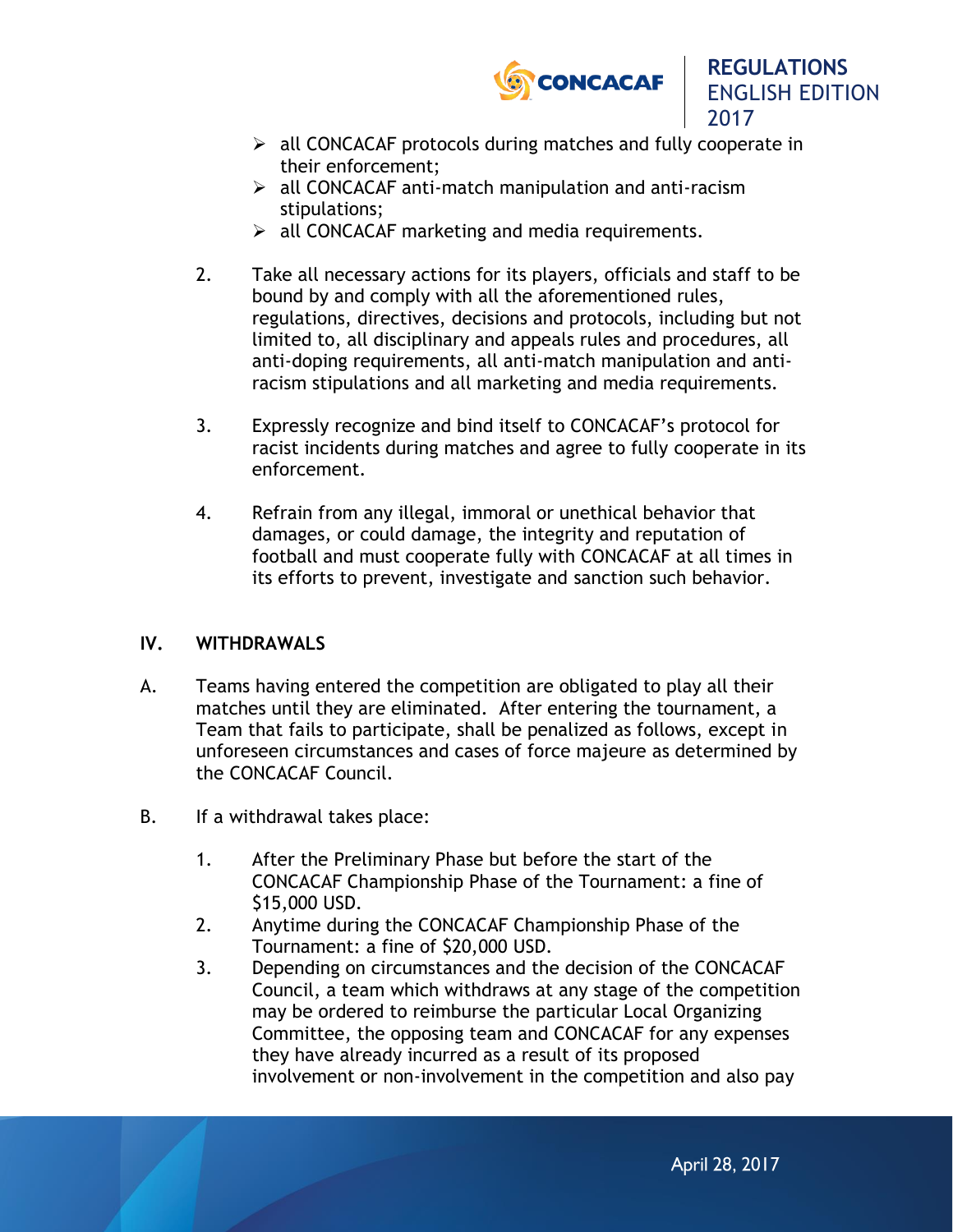

compensation for any damages or losses arising from its withdrawal.

- 4. Penalties specified herein will not be applied in cases of force majeure, as verified by the CONCACAF Council.
- 5. The national association of any penalized team shall be responsible for ensuring that the specified sanctions are complied with.

## V. **CONCACAF ORGANIZING COMMITTEE**

- A. The Organizing Committee for the CONCACAF Under-17 Championship, appointed by the CONCACAF Council, is responsible for the organization of the competition.
- B. The Organizing Committee shall, amongst other matters, be responsible for:
	- 1. Supervising general preparations, deciding on the match system, the draws and forming the groups.
	- 2. Fixing dates, venues and stadia for the matches.
	- 3. Determining kick-off times.
	- 4. Appointing match commissioners, technical study group and, security officers.
	- 5. Deciding which laboratories will carry out the doping analyses
	- 6. Informing the CONCACAF Disciplinary Committee of any breaches of the applicable doping regulations.
	- 7. Deciding which matches will be subject to doping tests
	- 8. Choosing the official football and the stipulated technical material
- C. The Organizing Committee's decisions shall be final.

# **VI. DISCIPLINARY COMMITTEE**

A. The CONCACAF Disciplinary Committee is responsible for enforcing these Regulations. The CONCACAF Disciplinary Committee may suppletorily apply the FIFA Disciplinary Code until the entree into force of the CONCACAF Disciplinary Code (when it will apply subsidiarity). In particular, the CONCACAF Disciplinary Committee may apply the sanctions described in these regulations, the CONCACAF Statutes and all other CONCACAF rules and regulations as well as the FIFA Disciplinary Code (and, upon its enforcement, in the CONCACAF Disciplinary Code).

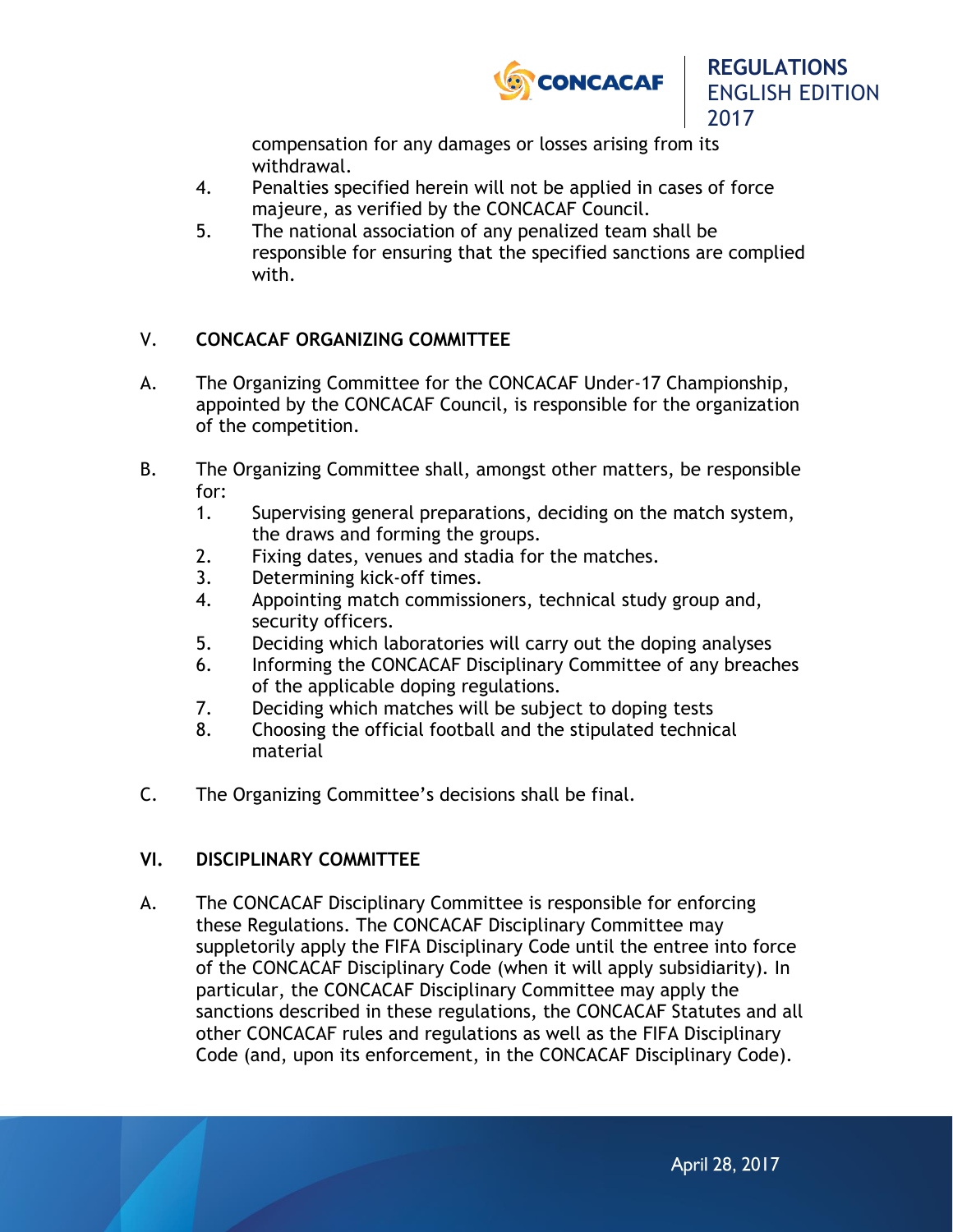



- B. In cases of infringement of these and all applicable regulations or unsporting behavior on the part of the participating Teams, their players, officials and/or staff, or in any kind of incident, the CONCACAF Disciplinary Committee shall be empowered to:
	- 2. Admonish, sanction, fine, suspend and/or disqualify teams, their players, officials and/or staff. Take action against any person(s) or national association(s) which may violate the Competition Regulations, the Laws of the Game or the rules of Fair Play.
	- 3. Prohibit violators from participating in a specific number of the CONCACAF-organized tournaments in which they might otherwise have participated.
- C. The CONCACAF Disciplinary Committee may refer to the CONCACAF Council any matter relating to an infringement of these Regulations as it sees fit whether for further sanction or any other reason.
- D. CONCACAF Disciplinary Committee decisions may be based upon written record or by conducting a hearing.
	- 1. When making a decision, the CONCACAF Disciplinary Committee may refer to the reports made by the referee, assistant referees, fourth official, match commissioners, referee inspector, general coordinator, technical delegate, security officer, diversity officer and any other CONCACAF staff or officials present. Such reports may be used as evidence but only in so far as the disciplinary aspects of the case being dealt with are concerned and shall not affect a referee's decision regarding facts connected with play.
	- 2. At its discretion, the CONCACAF Disciplinary Committee may convene a personal hearing and will decide any procedures to be followed. Decisions of such hearings shall only be valid if at least three members of the CONCACAF Disciplinary Committee are present.
- E. The following decisions of the Disciplinary Committee shall not be subject to appeal:
	- 1. Cautions and censures imposed on players and officials and any other persons or national associations.
	- 2. Suspensions of up to two matches, or of up to two months, imposed on players and officials or any other persons.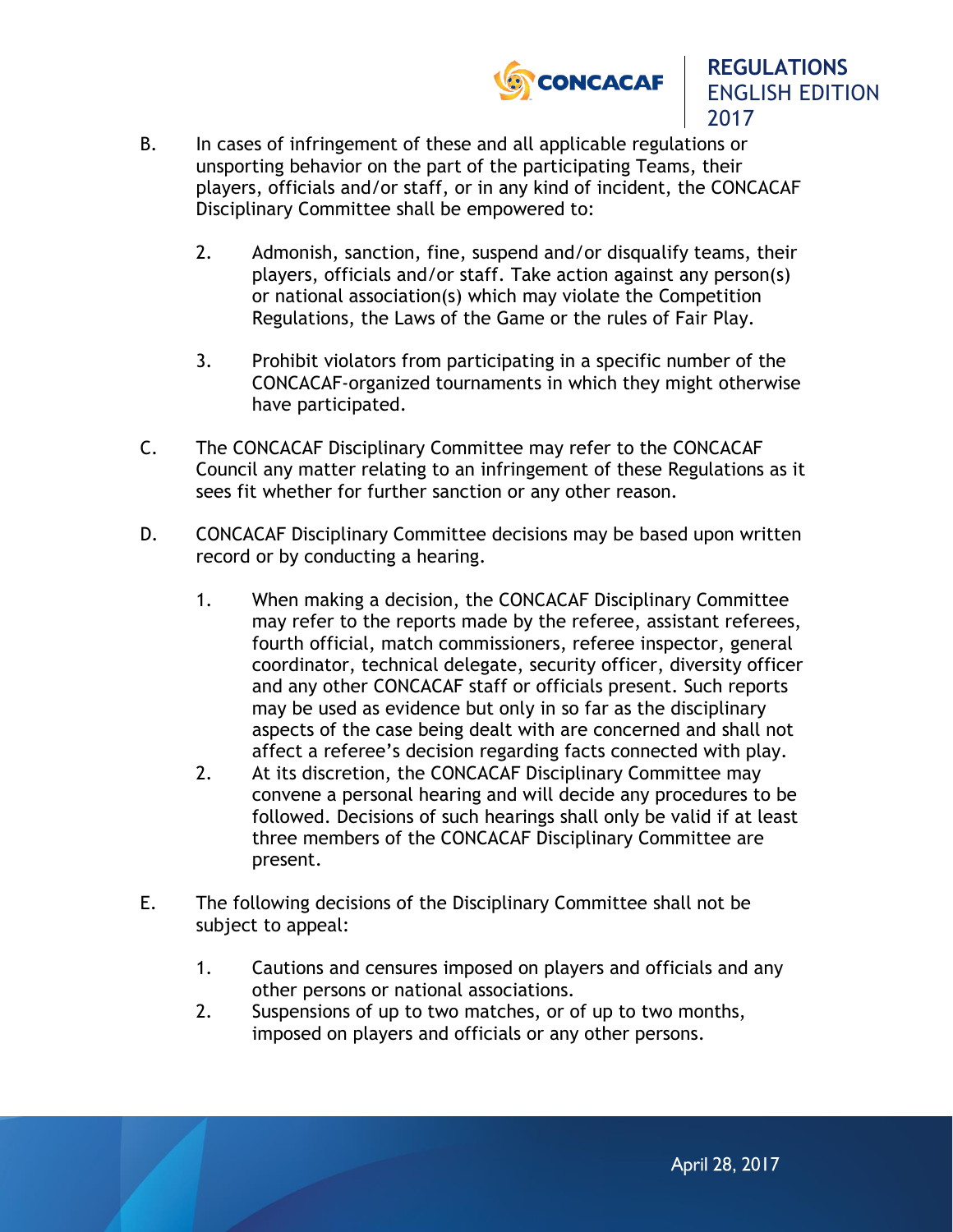



- 3. Fines imposed on players and officials or any other persons (not exceeding \$3,500) or on national associations (not exceeding \$10,000).
- F. The appropriate national association under the provisions of its own regulations shall punish any other offenses that may be committed during the course of the CONCACAF Under-17 Championship by its officials or any other personnel used for the competition. For this purpose, the CONCACAF Disciplinary Committee shall refer the referee's report of the match in question to the appropriate national association. The national association will, in turn, report back to the CONCACAF Disciplinary Committee on the resolution of the matter and any disciplinary action taken.
- G. Except in cases of force majeure as recognized by CONCACAF, if a team does not report for a match, or if it refuses to commence or continue to play, or leaves the stadium before the end of the match, the team shall be considered to have lost the match with a score of 3-0 or more. If in the case of an abandoned match during the group stage, the winning team will be awarded a 3-0 score, or higher depending on the result of the match.
- H. If a game is suspended due to withdrawal, the team(s) refusing to complete the match shall be ineligible to participate in the next two editions of the CONCACAF Under-17 Championships.
- I. Any other infringement of these regulations, whether by players or officials that are punishable by economic sanctions shall be reported to the CONCACAF General Secretariat for consideration by the CONCACAF Council.
- J. All economic sanctions assessed must be paid by the appropriate national association no later than sixty (60) days after notification. Unless otherwise specified, the total amount of all fines will accrue to CONCACAF.
- K. Cautions and Suspensions
	- 1. Cautions received during any other competition are not carried over to the Competition.
	- 2. Cautions received in the Preliminary Competition are not carried over to the Competition.
	- 3. Pending match suspensions (in relation to a direct red card or an indirect red card) will be carried over to the Competition.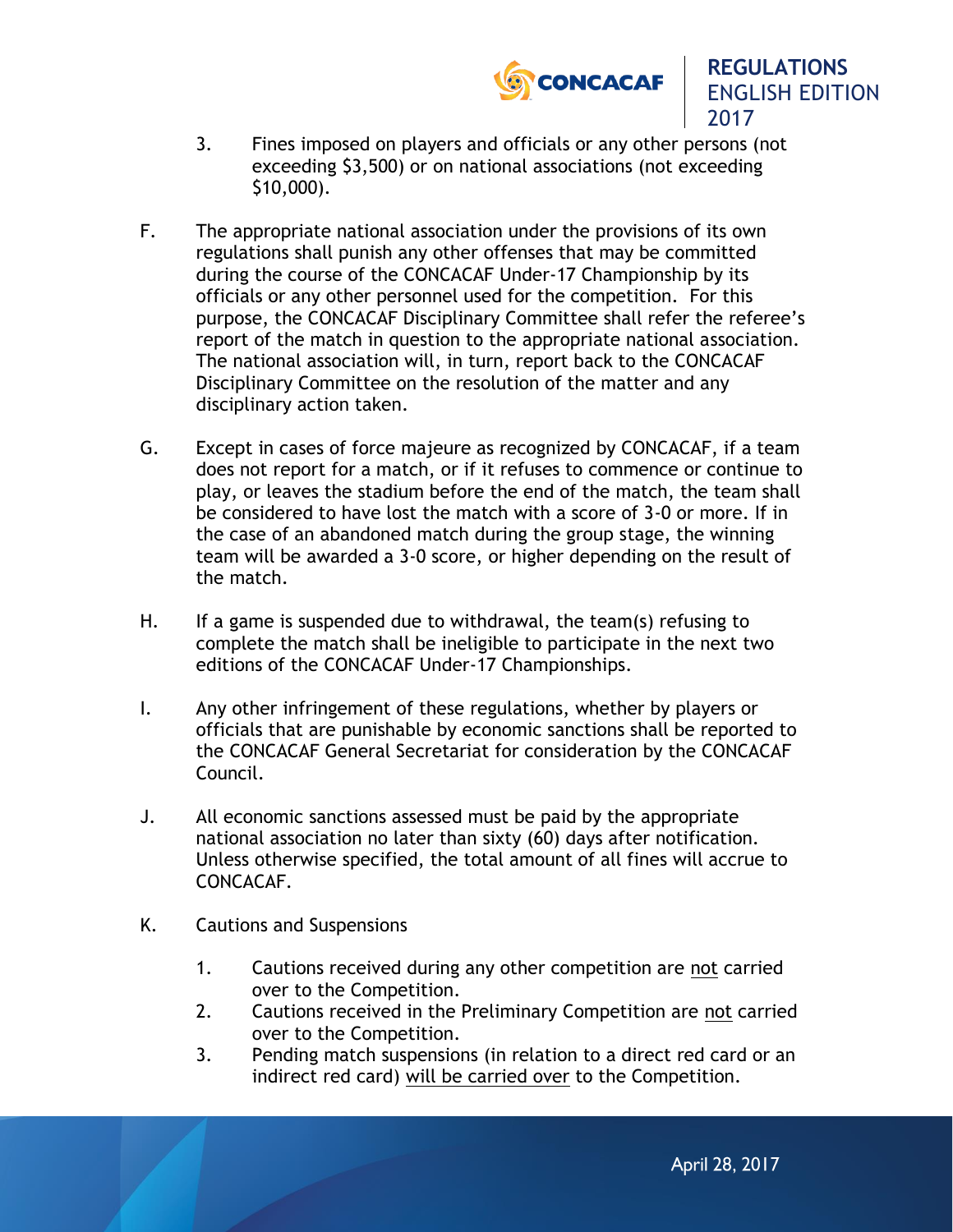

2017

- 4. Single yellow cards will get eliminated at the end of the Group Stage.
- 5. Two (2) cautions received in different games of the Competition shall result in an automatic suspension from the next game in the Competition.
- 6. Red card (direct or indirect) suspensions shall be served regardless of the stage of the Competition.
- 7. Match suspensions not served during the Competition shall be carried over to the representative team's next official match per the FIFA Disciplinary Code (art. 38 par. 2), including to the first match(es) of the FIFA Under-17 World Cup in India for the teams that qualify.

## **VII. APPEALS COMMITTEE**

- A. The CONCACAF Appeals Committee shall hear appeals eligible to be lodged against decisions taken by the CONCACAF Disciplinary Committee.
- B. The CONCACAF Appeals Committee may suppletorily apply the FIFA Disciplinary Code until the entree into force of the CONCACAF Disciplinary Code (when it will apply subsidiarity). In particular, the CONCACAF Appeals Committee may conduct any appeals procedures in accordance with the FIFA Disciplinary Code.
- C. The CONCACAF Appeals Committee shall reach its decisions on the basis of the documents and other means of evidence contained in the Disciplinary Committee's file. The CONCACAF Appeals Committee may additionally, at its sole discretion, also consider additional evidence, including television and video recordings, which it considers relevant.
- D. Decisions pronounced by the Appeals Committee are final and binding.

## **VIII. PROTESTS**

- A. Protests subject to the following provisions are objections of any kind connected with matches organized in the CONCACAF Championship Phase of the CONCACAF Under-17 Championship.
- B. Protests shall be submitted, except if the following provisions stipulate a different procedure, in writing to the match commissioner or CONCACAF representative at the match not later than two hours after the game and followed up immediately with a written report, including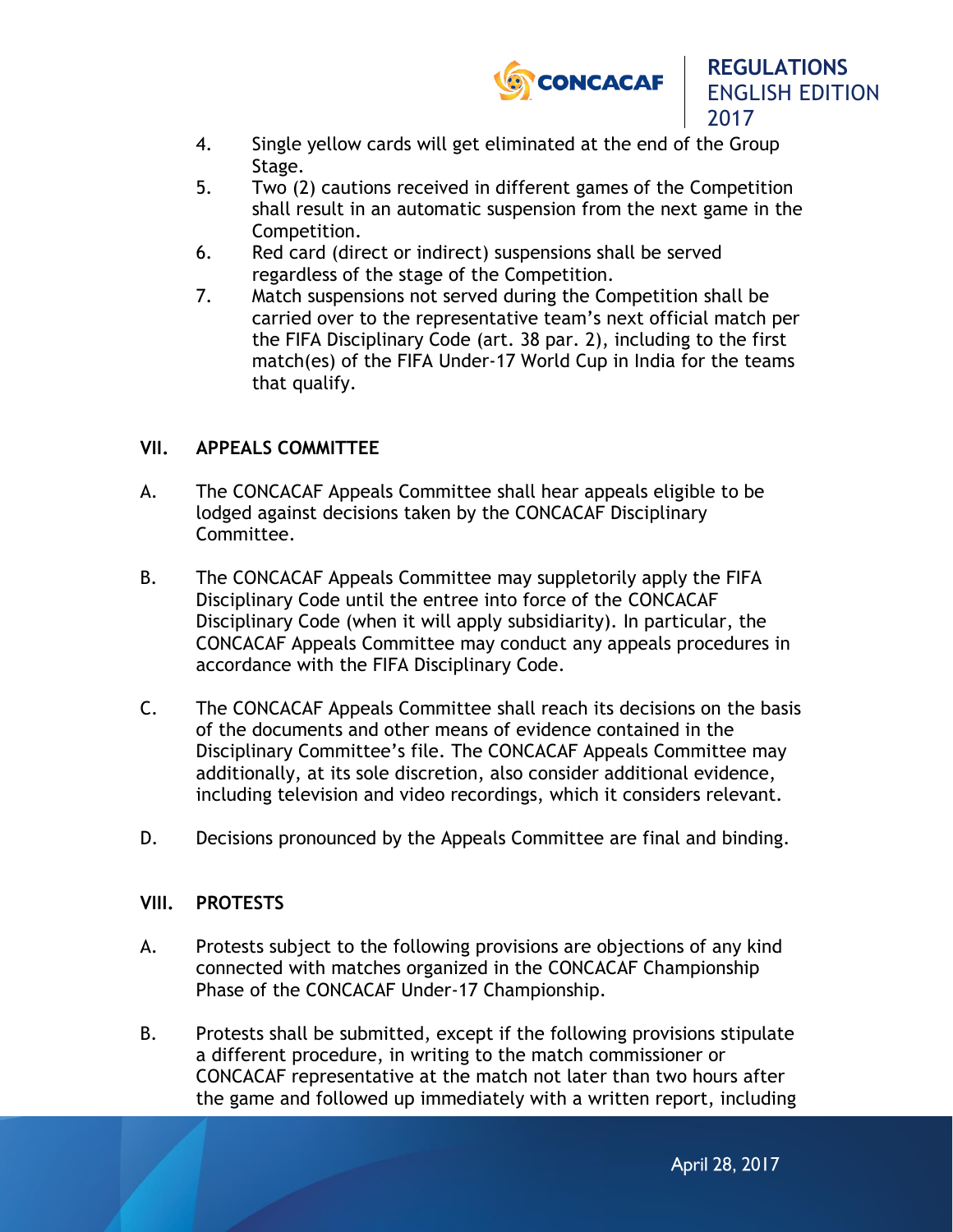

2017

the original protest, to be sent to the CONCACAF General Secretariat by fax within 24 hours of the match in question.

- C. Protests for reasons outlined in paragraphs D, E, and F, must be accompanied by a fee of \$200 USD, payable to CONCACAF.
- D. Protests against the eligibility of players taking part in any matches in the CONCACAF Championship Phase shall be submitted in writing to the referee or the match commissioner not later than two hours after the match in question and confirmed by fax or registered letter to be sent to the CONCACAF General Secretariat within 24 hours of the match in question.
- E. Protests against any incidents that occur during a match shall be directed to the referee by the team captain immediately after the disputed incident and before play has been resumed. The protest shall be confirmed in writing to the match commissioner or CONCACAF representative at the match by the head of the team delegation not later than two hours after the match in question.
- F. Protests as to the state of the pitch, markings, the accessory equipment (goals, etc.) or the ball, shall be made in writing to the referee before the start of the match. If the turf becomes unplayable during the match, the team captain concerned shall immediately inform the referee in the presence of the captain of the opposing team.
- G. No protests may be made against the referee's decisions on points of fact connected with play, such decisions being final.
- H. National associations may not bring disputes with CONCACAF before a Court of Justice and they shall undertake to submit any such disputes without reservation to the jurisdiction of the competent authority of CONCACAF and FIFA.
- I. The expenses, which arise from a protest, shall be charged by CONCACAF, either wholly or in part, to the losing party.
- J. If an unfounded or irresponsible protest is lodged, the Organizing Committee responsible may impose a fine.
- K. Once the winning teams of the CONCACAF Under-17 Championship have been proclaimed, any protest or complaint about the sports procedure followed during the competition shall be disregarded.

April 28, 2017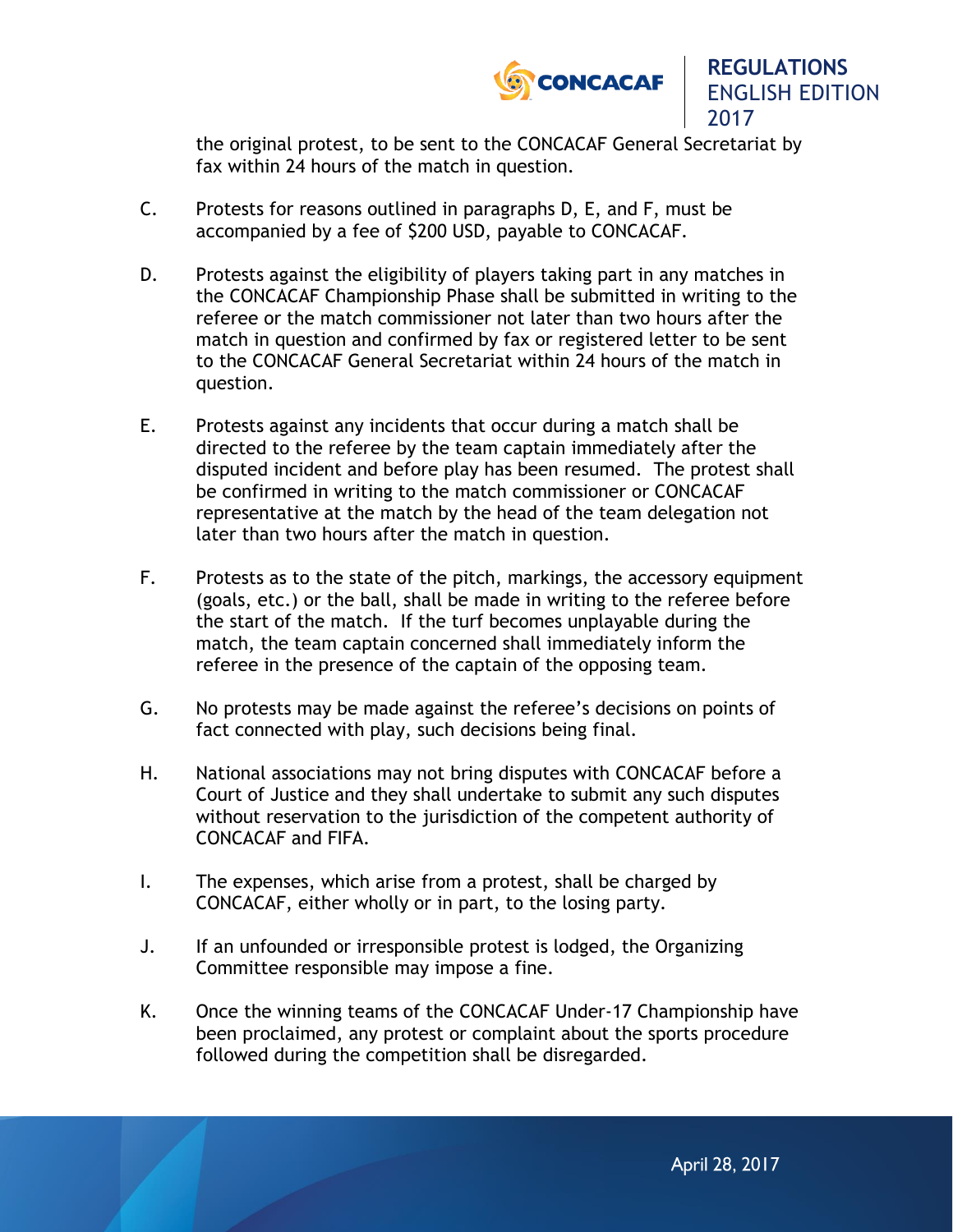

## **IX. MEDICAL AND DOPING CONTROL**

- A. In order to protect players' health as well as to prevent players from experiencing sudden cardiac death during matches at the Competition, each Participating Member Association shall ensure and confirm to the Organizing Committee that its players underwent a pre-competition medical assessment (PCMA) prior to the start of the Competition. The PCMA will include a full medical assessment as well as an echocardiogram and EKG to identify any cardiac abnormality. The medical assessment must be carried out between 270 days and 35 days prior to the start of the Competition. The Organizing Committee will provide the PCMA form to all Participating Member Associations.
- B. The duly licensed medical representative of each Participating Member Association (i.e., national team doctor) will be required to sign the PCMA form certifying the accuracy of the results and confirming that the players and officials have passed the pre-competition medical assessment. The medical assessment form shall also include the signatures of the President and General Secretary of the Participating Member Association and shall be received by the Organizing Committee General Secretariat at the latest seven (7) business days prior to the start of the competition.
- C. Further to the above, each Participating Member Association is required to have a duly licensed medical professional (i.e., a doctor) as part of their official delegation. Such doctor must be fully integrated and familiar with all medical aspects of the delegation and must remain with the delegation throughout the entire official period of the Competition. The Match Officials (the Referees) will refer to such team doctor in all cases as required and necessary.
- D. The Organizing Committee, the Host Association and CONCACAF shall not be held liable for any injury sustained by any participating player or official. Equally, the Organizing Committee, the Host Association and CONCACAF shall not be held liable for any incident (including death) linked to any injury or health problem(s) of any participating player or official.
- E. As stated in these Regulations, each Participating Member Association shall be responsible throughout the Competition for providing medical, travel and accident insurance coverage for all the members of its delegation throughout the Competition. Proof of insurance must be provided to the Organizing Committee no later than 14 days before the start of the Competition. In addition, and in accordance with the FIFA

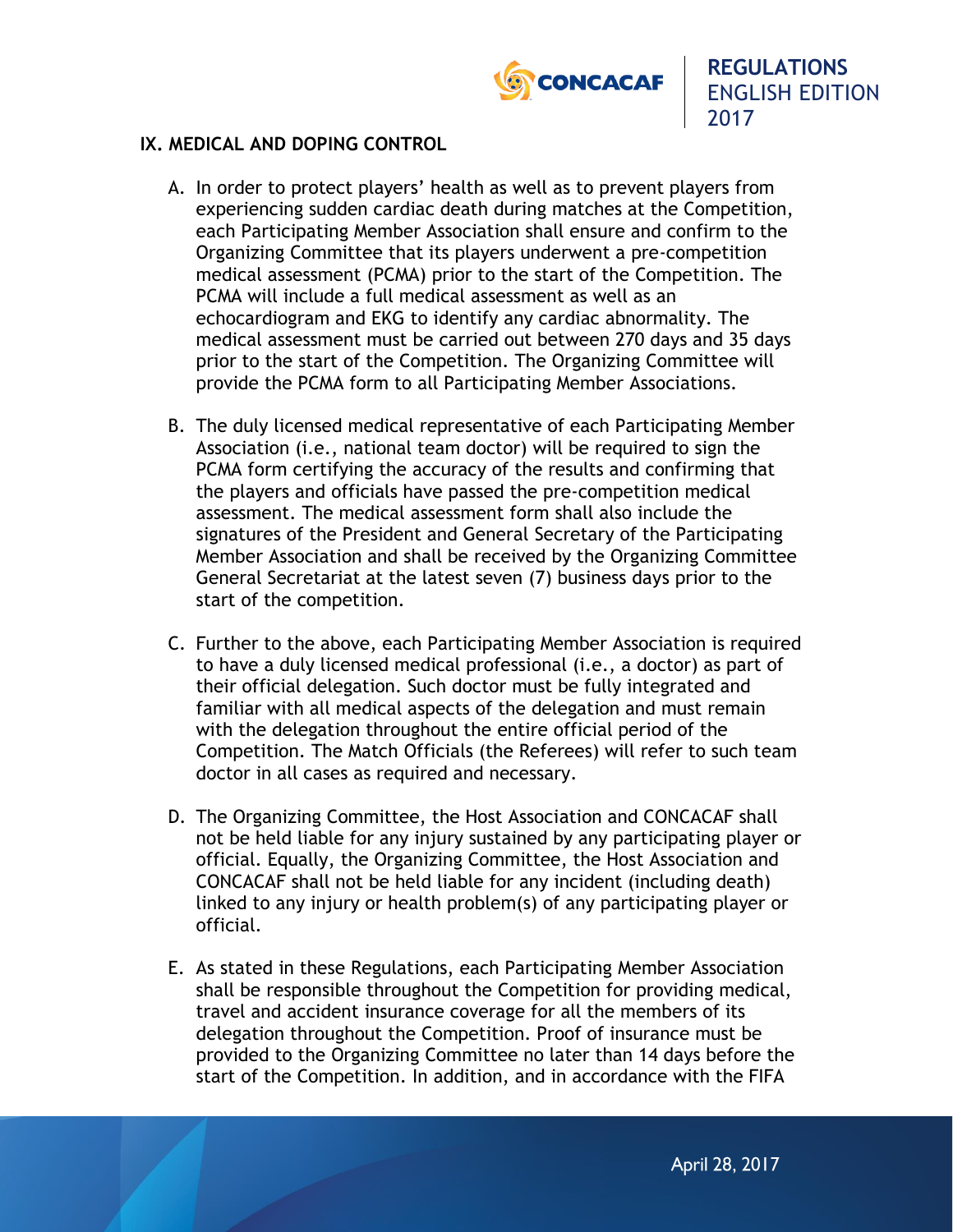

Regulations on the Status and Transfer of Players, the club with which any participating player is registered shall be responsible for player's insurance coverage against illness and accident during the entire period of the player's release.

- F. Failure to comply with the aforementioned provision shall be sanctioned by the Disciplinary Committee.
- G. In regards to non-traumatic loss of consciousness during a game, the referee will assume sudden cardiac failure until proven otherwise. In such instances, the referee will signal (hand to the chest) to the team doctor and the medical emergency team (stretcher team) to immediately institute comprehensive resuscitation that includes the use of a defibrillator (AED) and CPR. It is the responsibility of the Hosting Association to ensure that there is a properly functioning AED immediately at hand and that there is an ambulance with an access and egress plan.
- H. During the match if there is a traumatic head injury and concussion to a player, and the player remains on the field of play, the referee shall stop play. In these instances, the referee will signal (hand to the top of the head) to the team doctor to enter the field to assess and manage the player. Up to three minutes should be sufficient time to make this assessment. Once the player has left the field of play, he must be given a Sideline Concussion Assessment Test (SCAT) or similar test. It is the responsibility of the team doctor to determine the player's ability to return to play.
- I. Further to the above, in regards to traumatic head injury and concussion, full return to play after a previous concussion must include no signs or symptoms of the previous head injury as well as an acceptable Sideline Concussion Assessment Test (SCAT) assessment.
- J. Doping is the use of certain substances or methods capable of artificially enhancing the physical and/or mental performance of a player, with a view to improving athletic and/or mental performance. If there is medical need as defined by the player's doctor, then a Therapeutic Use Exemption (TUE) application must be filed 21 days prior to competition for chronic conditions and as soon as possible for acute situations. The TUE approval system includes a designated administrative and functional committee that will review applications and certify the exemption as the committee defines.

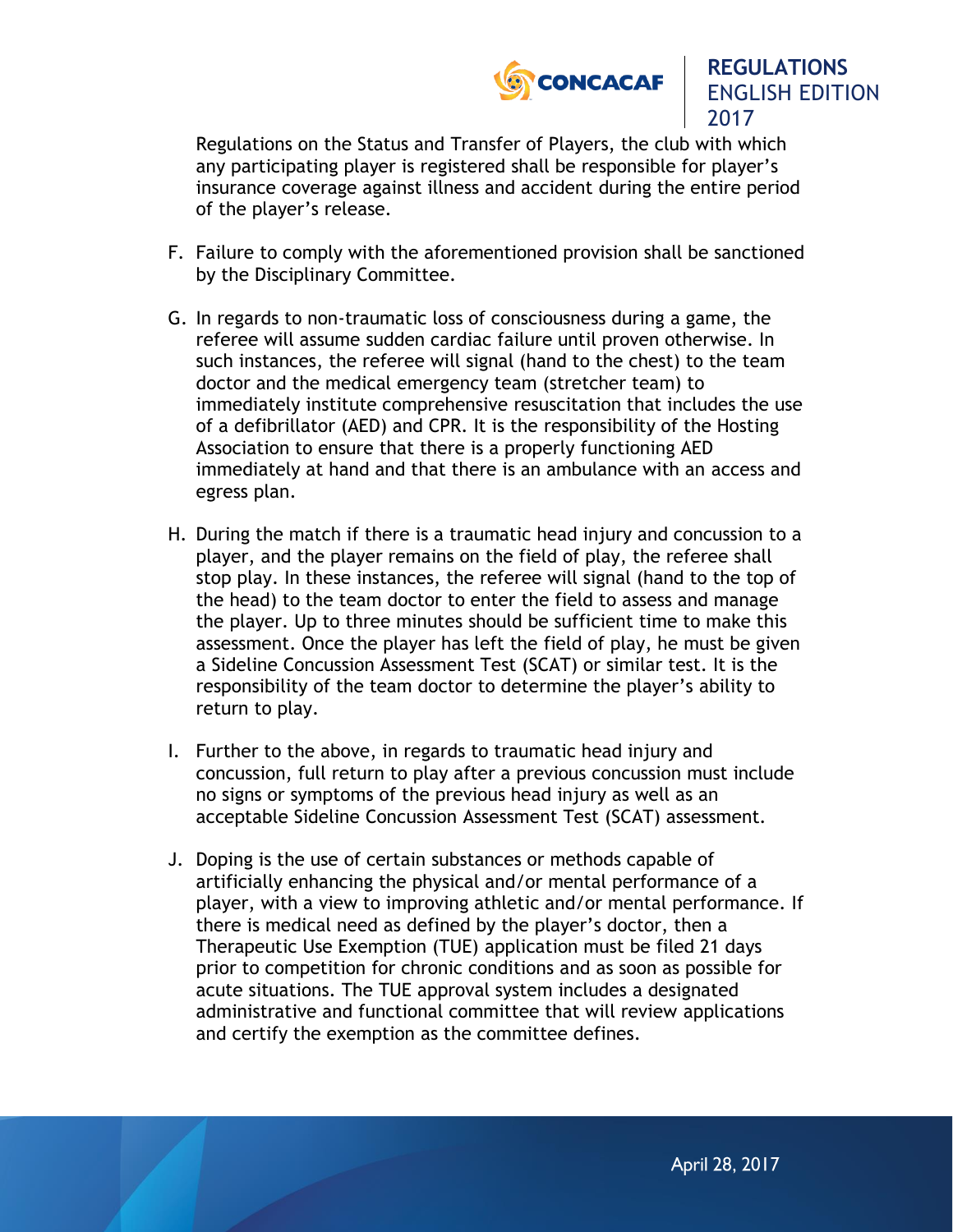

2017

## **X. MATCHES PLAYED ACCORDING TO THE LAWS OF THE GAME**

- A. All matches will be played under the Laws of the Game as approved by the International Football Association Board and published by FIFA.
- B. In the case of any discrepancy in the interpretation of the Laws of the Game, the English text shall be authoritative.
- C. A maximum of sixteen (16) persons shall be allowed on the team bench seven (7) team officials and nine (9) substitutes. The names of these persons and their functions must be indicated on the form provided by the "fourth official" prior to the match.

#### **XI. DURATION, EXTRA TIME, PENALTY KICKS**

- A. Each match shall last 90 minutes, comprising two periods of 45 minutes each with an interval of 15 minutes in between.
- B. If during the CONCACAF Championship Phase a result is required and a match ends in a draw at the end of normal playing time, no extra time shall be played and the winner shall be determined by kicks from the penalty mark in accordance with the procedure laid down by the International Football Association Board and published by FIFA.
- C. Clocks in the stadium showing the amount of time played may run during the match, provided that they are stopped at the end of normal playing time in each half, i.e., after 45 (forty-five) and 90 (ninety) minutes respectively.
- D. At the end of the two periods of normal playing time (45 and 90 minutes), the referee shall indicate to the fourth official, orally or by gesturing with his/her hands, the number of minutes that he has decided to allow for time lost. Each allowance for lost time shall be announced to the players by the fourth official using the substation cards or electronic display boards and to the public by the public announcer.

#### **XII. FIELD OF PLAY, STADIA, BALLS**

A. The Organizing Committee shall guarantee that the fields of play chosen for the CONCACAF Championship Phase comply with the Laws of the Game. They shall be subject to the approval of the Organizing Committee.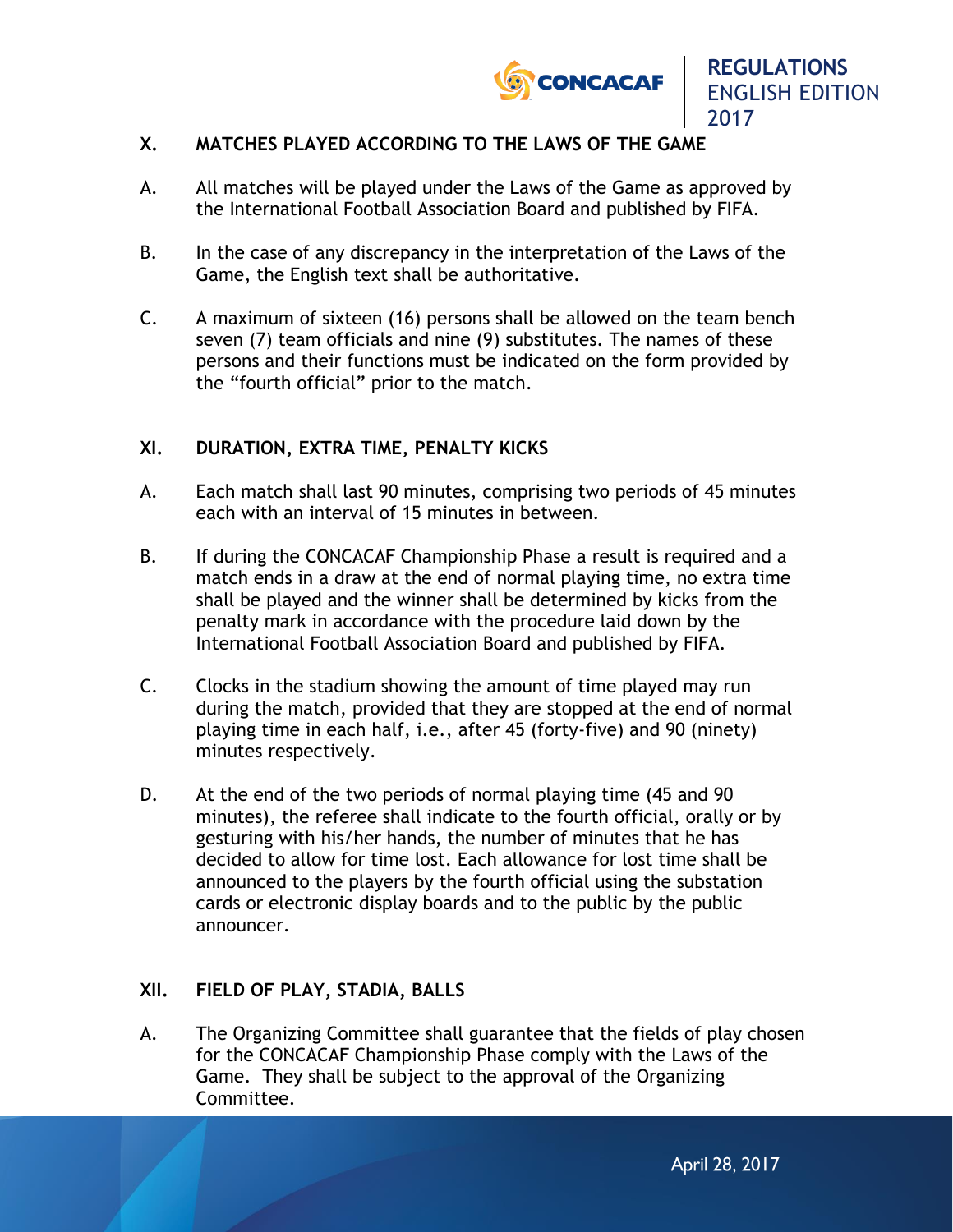

- **REGULATIONS** ENGLISH EDITION 2017
- B. The footballs for the CONCACAF Championship Phase shall be selected and supplied by CONCACAF.

## **XIII. UNPLAYED AND ABANDONED MATCHES**

- A. If a match cannot be played or is abandoned as a result of force majeure (which includes the loss of power at the stadium), the Organizing Committee shall decide on the matter at its sole discretion and take whatever action is deemed necessary.
- B. Further to the above provision, in the case of a match being abandoned as a result of force majeure after it has already kicked off, the following principles will apply:
	- 1. The match shall recommence at the minute at which play was interrupted rather than being replayed in full, and with the same score line;
	- 2. The match shall recommence with the same players on the pitch and substitutes available as when the match was abandoned;
	- 3. No additional substitutes may be added to the list of players on the team sheet;
	- 4. The teams can make only the number of substitutions to which they were still entitled when the match was abandoned;
	- 5. Players sent off during the abandoned match cannot be replaced;
	- 6. Any sanctions imposed before the match was abandoned remain valid for the remainder of the match;
- 7. The kick-off time, date and location shall be decided by the Organizing Committee.

## **XIV. RESPONSIBILITIES OF EACH ENTITY INVOLVED**

- A. Participating National Associations
	- 1. Behavior of the members of its delegation (officials and players);
	- 2. Health, accident and travel insurance cover for its full delegation;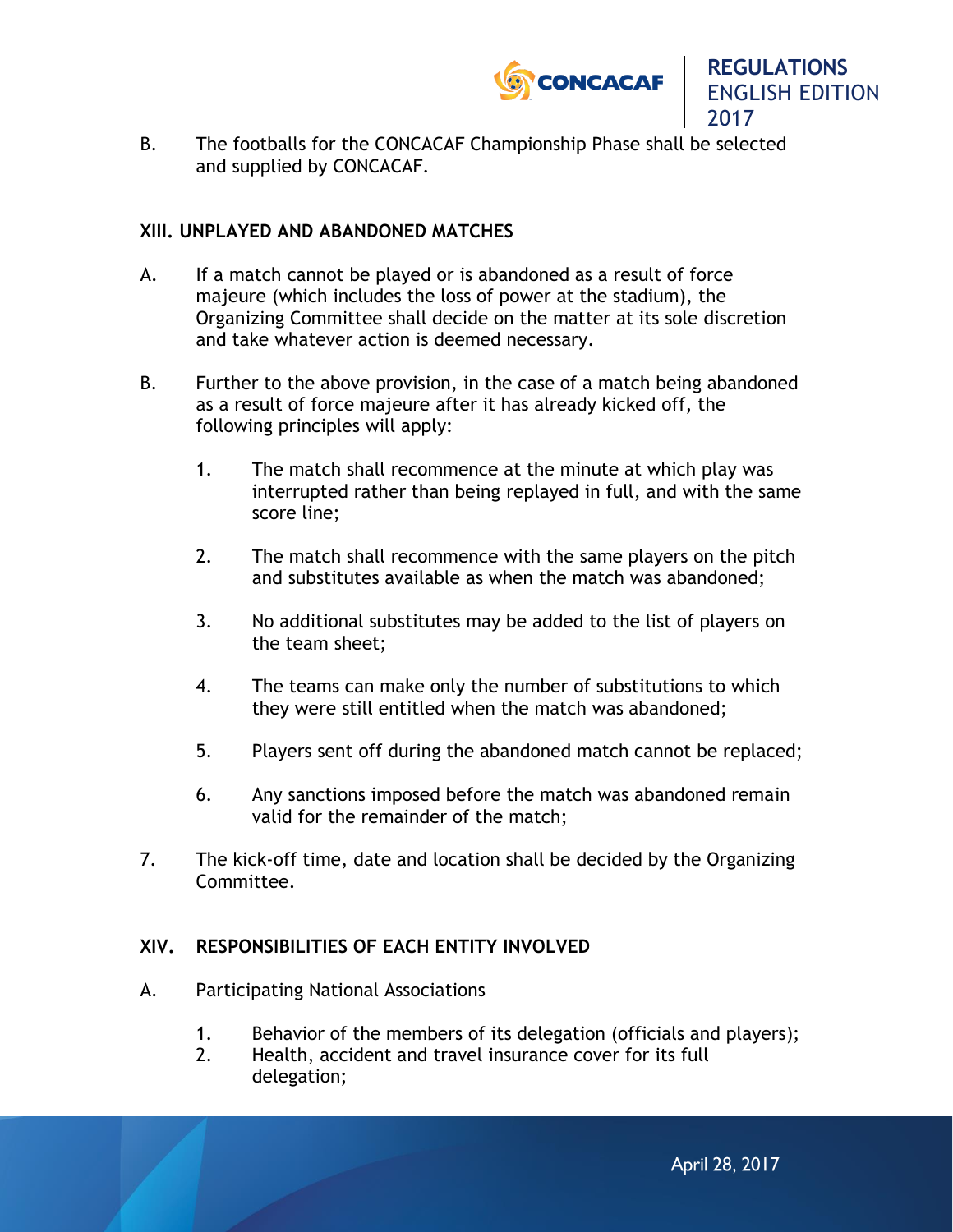



- 3. Paying for their own air travel to and from the host country, any costs in obtaining visas for their delegation, and all tips for Services rendered as appropriate at the hotels, airports, taxis, etc.;
- 4. Paying for incidental expenses incurred by delegation members during the course of their stay in the host countries, including laundering of team uniforms, and for any costs incurred by additional members of the delegation in excess of the 25 persons allotted for;
- 5. Paying for any costs of extending their stay;
- 6. Providing CONCACAF with all the information and/or documentation requested within the stipulated deadlines. National associations that fail to provide CONCACAF with all requested information and/or documentation within the stipulated deadlines shall be imposed a fine of \$3,000 USD, except in unforeseen circumstances and cases of force majeure as determined by the CONCACAF Council. The fine shall be increased by 50% for each repeated offence.
- 7. Applying for visas in good time from the diplomatic mission of the organizing countries, if necessary;
- 8. Attending press conferences and other official media activities organized by CONCACAF in a timely manner;
- 9. Complying with all media/advertising/merchandising provisions issued by CONCACAF.
- B. Host National Association
	- 1. The Organizing Committee
		- a. Overall Staging the competition in a professional manner;
		- b. Execution, Promotion & Finances Executing, promoting and financing of the above mentioned tournament, as approved by CONCACAF, providing a final accounting for the tournament, including payment of the percentages due to CONCACAF within thirty (30) days of the final match of the tournament;
		- c. Security Providing adequate security for all participants, national association officials and match officials from arrival to departure;
		- d. Insurance Providing liability insurance coverage for each venue in the amount of at least one million dollars (\$1,000,000) USD. A copy of the insurance coverage must be received by the CONCACAF General Secretariat not later than thirty days (30) prior to the first match of the competition;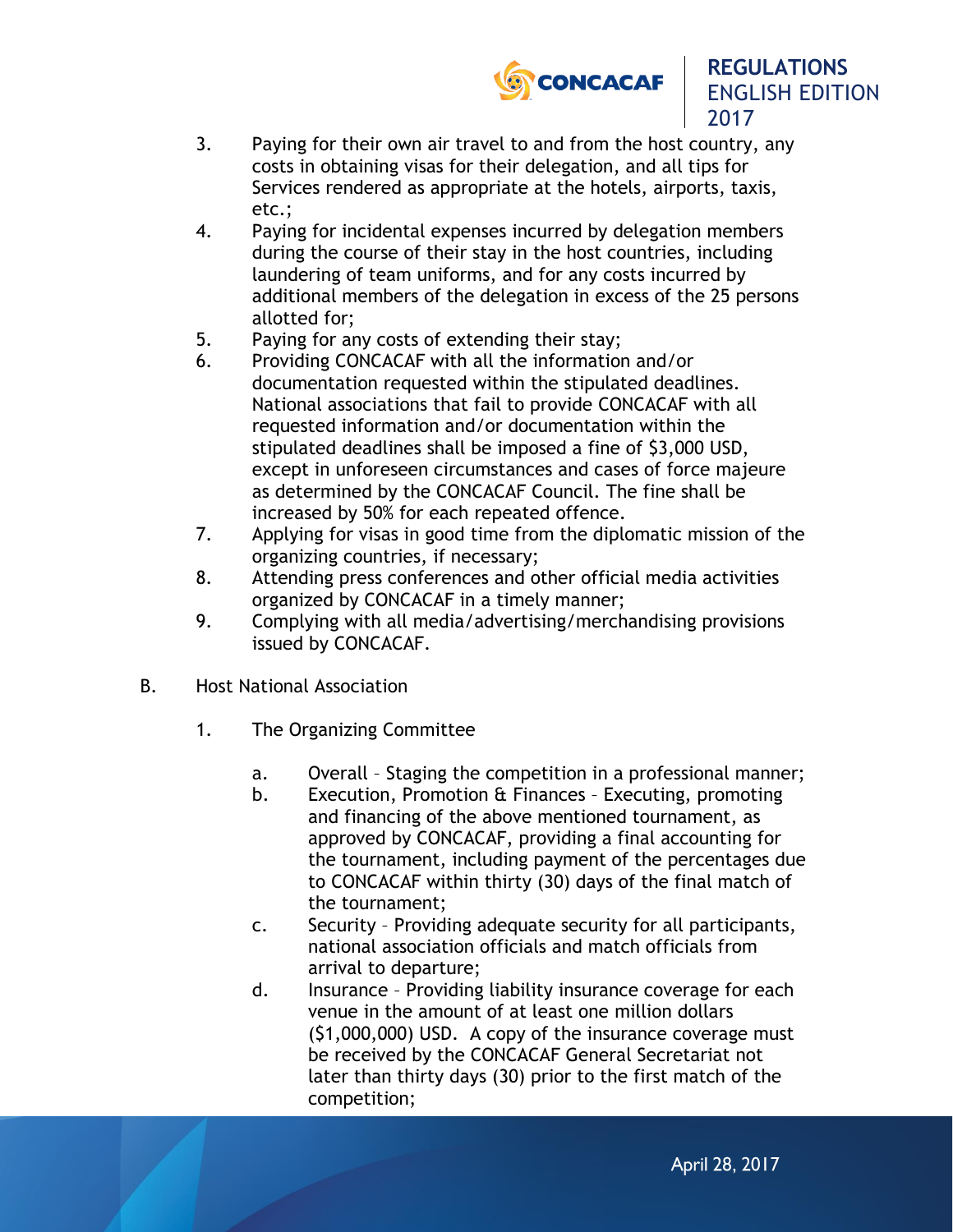

- e. Stadium and Training Facilities Ensuring that both, the stadium and training fields are in a condition suitable for a FIFA qualifier, based on discussions during site inspection, including but not limited to all of the equipment for the field, i.e. nets, goals, and corner flags, covered benches for the teams and fourth official which should be of a professional standard;
- f. Liaisons Assigning a dedicated individual, for the duration of the event (arrival to departure), who shall be responsible for assisting in the coordination of local transportation, changes to hotel/meal arrangements, and baggage collection, and any other needs as they arise, for:
	- i. Each of the participating national associations. Thereby the liaison must be fluent in the primary language of the country assigned;
	- ii. The game officials;
	- iii. Match Commissioners and Commission representatives.
- g. Media Appoint an individual who shall be responsible for media relations and advice CONCACAF's Communications Department thirty (30) days in advance of the event the name of the person together with his/her contact numbers (phone/cellular, phone/fax, e-mail address); BEFORE, DURING and AFTER the event, the person appointed will:
	- i. Ensure that the media facilities are in the best possible condition;
	- ii. Assist the media in their general inquiries;
	- iii. Ensure that team sheets with correct player names/number/ positions, etc. are available to the media in timely manner, prior to kick-off;
	- iv. Distribute to the media copies of the Media Guide or any other materials that will be supplied by CONCACAF;
	- v. Arrange for the installation of one dedicated phone line for CONCACAF use ONLY for charge calls.
	- vi. Arrange for the installation of the phone lines for the radio broadcasters and the designation of radio booths for each rights holder.
	- vii. Assure that the stadium has wireless internet for the media throughout the stadium.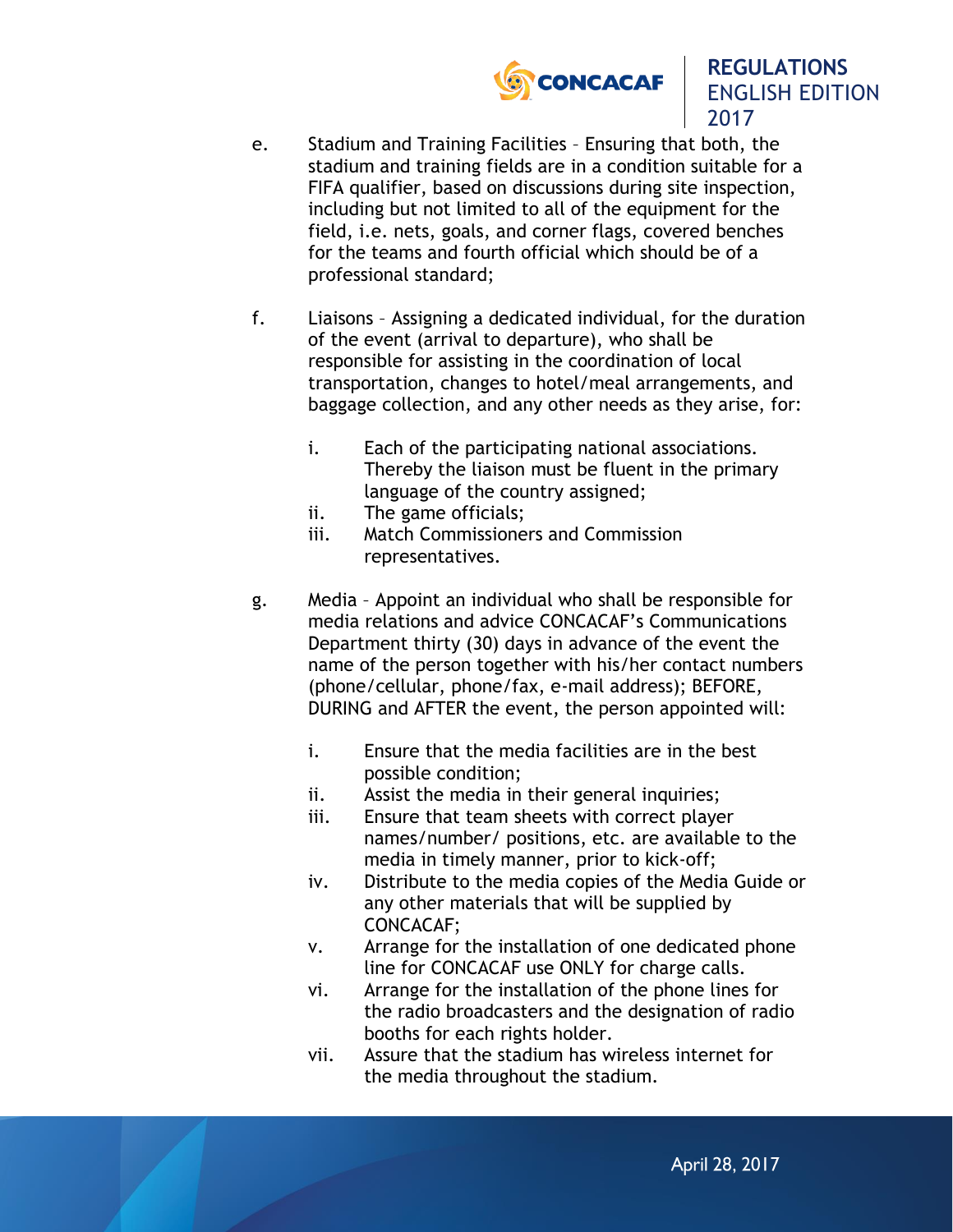

2017

- viii. Arrange and provide the meals for the media and photographers as approved by CONCACAF.
- h. MATCH REPORTS arrange for the Match Commissioner to scan (via email) the CONCACAF Match Reports (provided by CONCACAF) within ninety (90) minutes of completion of each match to CONCACAF at matchreports@concacaf.org or by fax to (305) 397 8813, backup number (786) 216 7228.
- 2. Team Hospitality
	- a. Local Transportation First class bus with air conditioning for 27 persons and luggage for service to and from:
		- i. Airport;
		- ii. Training Sites;
		- iii. Games.
	- b. Accommodations (Room and Board, etc.) First class accommodations, pursuant to CONCACAF's approval;
		- i. Rooms –13 double rooms and one single room per Delegation. Also provide tournament room rates in case extra members of the national association accompany their team; 1 Equipment or Medical room per delegation and one Meeting/Meal room.
		- ii. Meals For 27 persons. Also provide rates per meal or daily costs in case extra members of the national association accompany their team or teams exceed tournament budgets;
		- iii. Laundry Make facilities available or recommend facilities for the teams to do their laundry. Advice teams of costs prior to the tournament
	- c. Visas for Visiting Teams Will request handling from the Government agency responsible for visas to expedite requests for teams and delegates;
	- d. Airport Taxes Pay any local airport taxes in the host country, as necessary.
- 3. Game Officials and Commission Members' Hospitality
	- a. Local Transportation:
		- i. Airport transfers;
		- ii. To matches;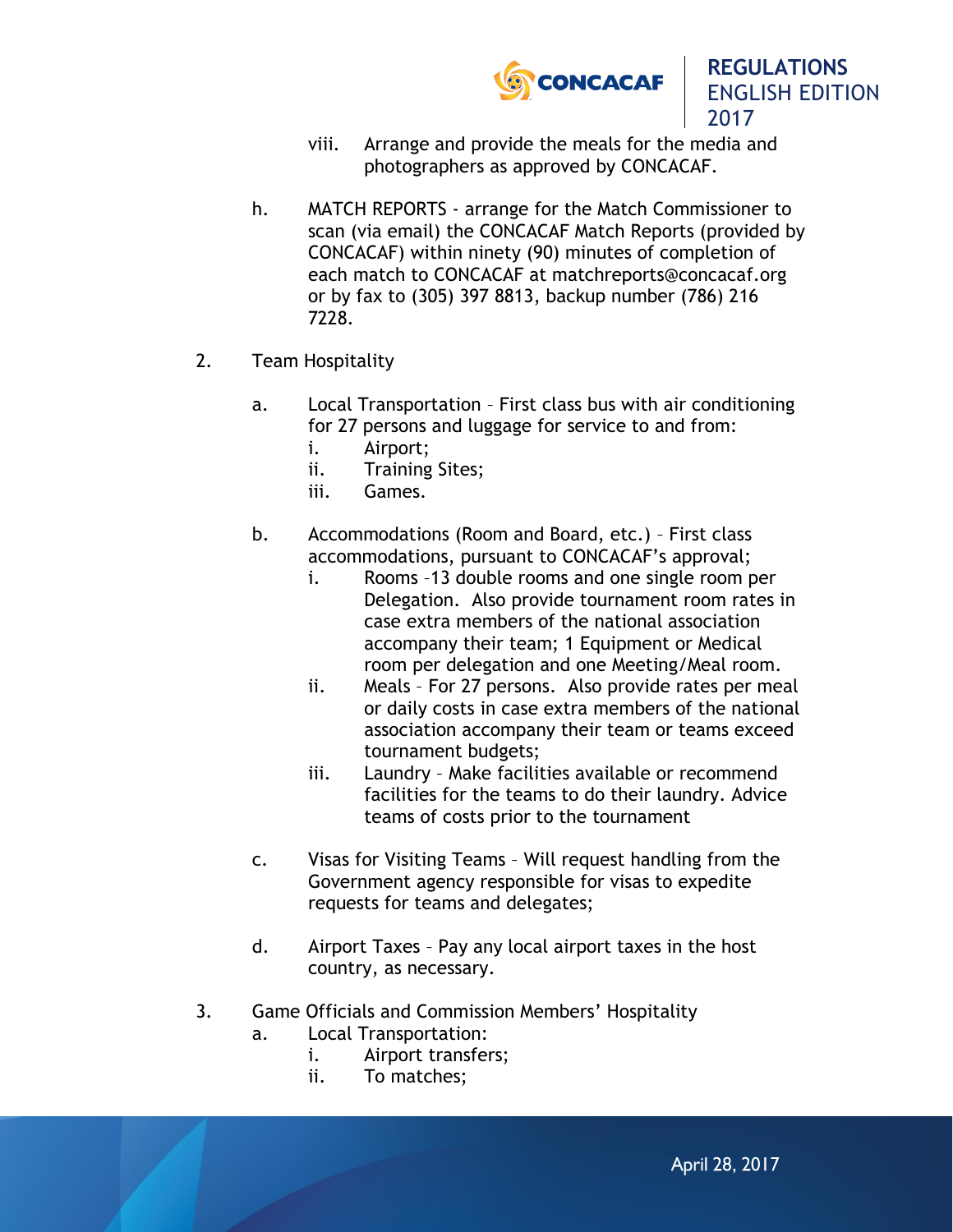

2017

- iii. To team hotels for passport inspections or eventrelated meetings;
- iv. Vans and a car available at hotels during non-game hours;
- v. Transport to training facilities as needed.
- b. Accommodations:
	- i. Single room (king bed where available) for Commission Members appointed to the tournament;
	- ii. Double rooms for Referees (two per room);
	- iii. Meals per diem or daily allowance, as arranged with and approved by CONCACAF.

## C. CONCACAF

- 1. Overall supervision of the event.
- 2. Directing of the media functions during the tournament and providing the Media Guide and other materials.
- 3. Arranging and paying the air transportation and airport departure taxes of tournament officials.
- 4. Daily per-diem for the tournament officials.
- 5. Traveling and daily expenses of the CONCACAF Council and designated members of other committees and technical or other staff as determined by the General Secretariat.
- 6. Collecting of team information (i.e., team lists, rooming lists, menus, travel itineraries, visa information and uniform color chart).
- 7. Assisting the Organizing Committee with the daily operations of the tournament.
- 8. Disciplinary Measures and communication of actions taken.
- 9. Daily assignment of officials for the matches.
- 10. Providing practice balls (# 20) to the teams upon arrival.
- 11. Delivery of the game balls for each match to the venue.
- 12. Provide Certificate of Participation to all competing teams.
- 13. Work with Host Association to produce a stage to be used for the post-final match award presentation.
- 14. Provide the trophy for the Champions and medals for the Champions and Runner-up teams.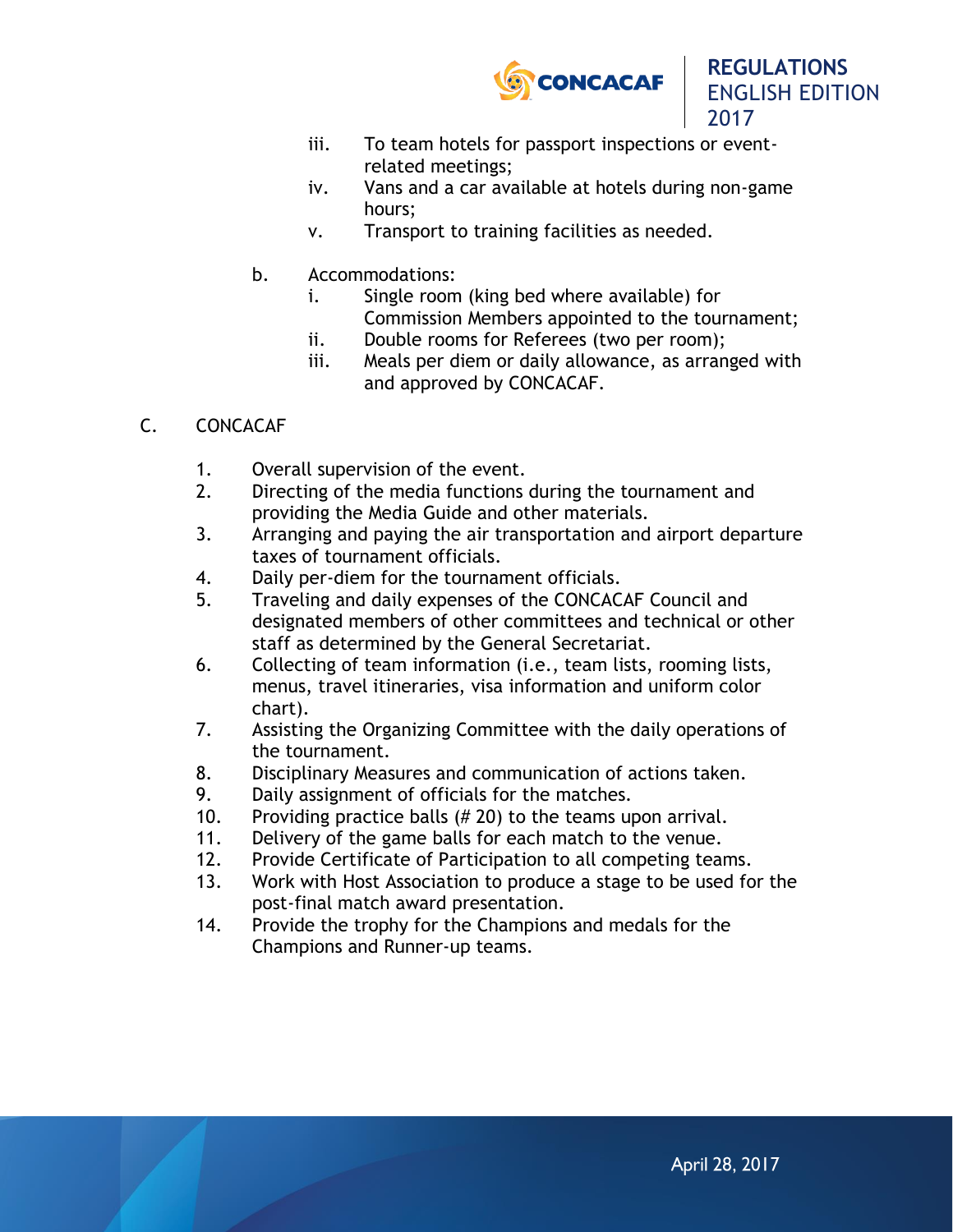

## **XV. ELIGIBILITY OF PLAYERS**

- A. Each participating national association shall select its national representative team from players who are nationals of its country and under its jurisdiction and who satisfy the age requirement of the relevant FIFA U-17 World Cup and Articles 5 to 8 of the Regulations Governing the Application of the FIFA Statutes.
- B. Each player must be in possession of a legal individual passport containing an up to date photograph and giving full particulars on the date of birth (day, month and year) of the player. If the player is not in possession of a legal individual passport, he shall not be allowed to participate in the tournament.
- C. Rosters for the CONCACAF Championship Phase
	- 1. Provisional List of Players:

Participating national associations must provide their "List of Players", on the official form, to the tournament official email at least thirty-one (31) days before their first match. The list is not binding and must contain the names of at least 20 players and not more than a maximum of 35 players (Incl. 4 GKs). The list will be used for event promotion and data management.

2. Final Roster:

Participating national associations must provide their "Final Roster" of 20 players (Incl. 2 GKs) on the official form, to the tournament official email 10 business days prior to the Championship kick-off.

- D. Confirmation of Eligibility
	- 1. Inspection Meeting The General Coordinator or his/her designee will check the passport details with each player no later than the day before their opening match.
	- 2. Uniform Numbers The required numbers on the front and back of the shirts and on the pants of the uniforms shall correspond to the numbers indicated on the Final Roster.
	- 3. Upon arrival at the venue of the Tournament each national association's head of delegation shall immediately submit the individual passports of its players for verification to the designated representative of CONCACAF.
- E. Replacement of Injured or Ill Players before start of Tournament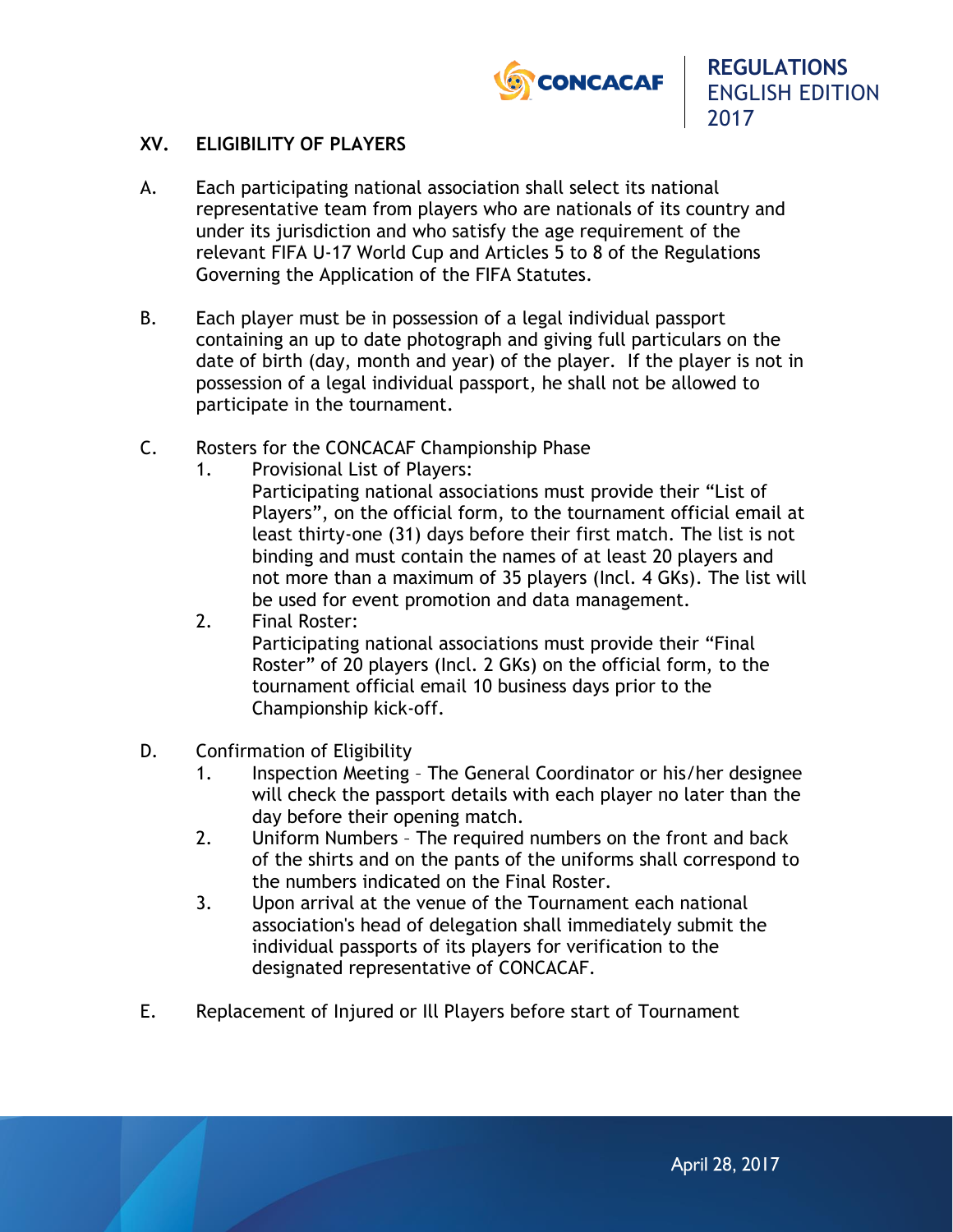



- 1. Players included in the Final Roster who suffer serious injuries or become ill so that they cannot play, as certified by the team's doctor via a medical report in English, may be replaced up to 24 hours prior to the team's first match. In those cases, the Member Association concerned will be authorized to add players not already included on the Final Roster and will immediately inform the General Coordinator in writing. The new players must be selected from the Provisional List of Players. The General Coordinator must be provided with all required information (if not previously provided) and passports upon the players' arrivals.
- 2. No changes will be permitted within 24 hours of opening matches or thereafter.
- F. Any team found guilty of fielding an ineligible player shall forfeit the match. Victory and the resultant three points will be awarded to the opposing team as well as the score of 3-0, or more if the opposing team has already achieved a margin of difference in excess of 3-0.

## **XVI. REGULATIONS GOVERNING SPORTS EQUIPMENT**

The participating national associations shall comply with the current FIFA Equipment Regulations with the exception of the provisions regarding player names as outlined below. Players and officials are not allowed to visibly display political, religious, commercial or personal messages in any language or form on their playing kit, equipment or body.

- A. Players' Names (optional)
	- 1. Players may be identified by means of their surname or an abbreviation or nickname on their shirts. The player's name shall correspond with the name on the players' list;
	- 2. If used, players' names shall be placed on the back of the shirt, above the number;
	- 3. The capital letters used for the names shall not exceed 7.5 cm (seven and a half centimeters) in height. They may be surrounded by a border or shadow outline to ensure better legibility;
	- 4. The color of the names shall contrast clearly (light on dark, or vice versa) with the colors of the players' shirt, or appear on a neutral-colored patch;
	- 5. The capital letters used shall be of one single color and shall be free of advertising, design features or other elements.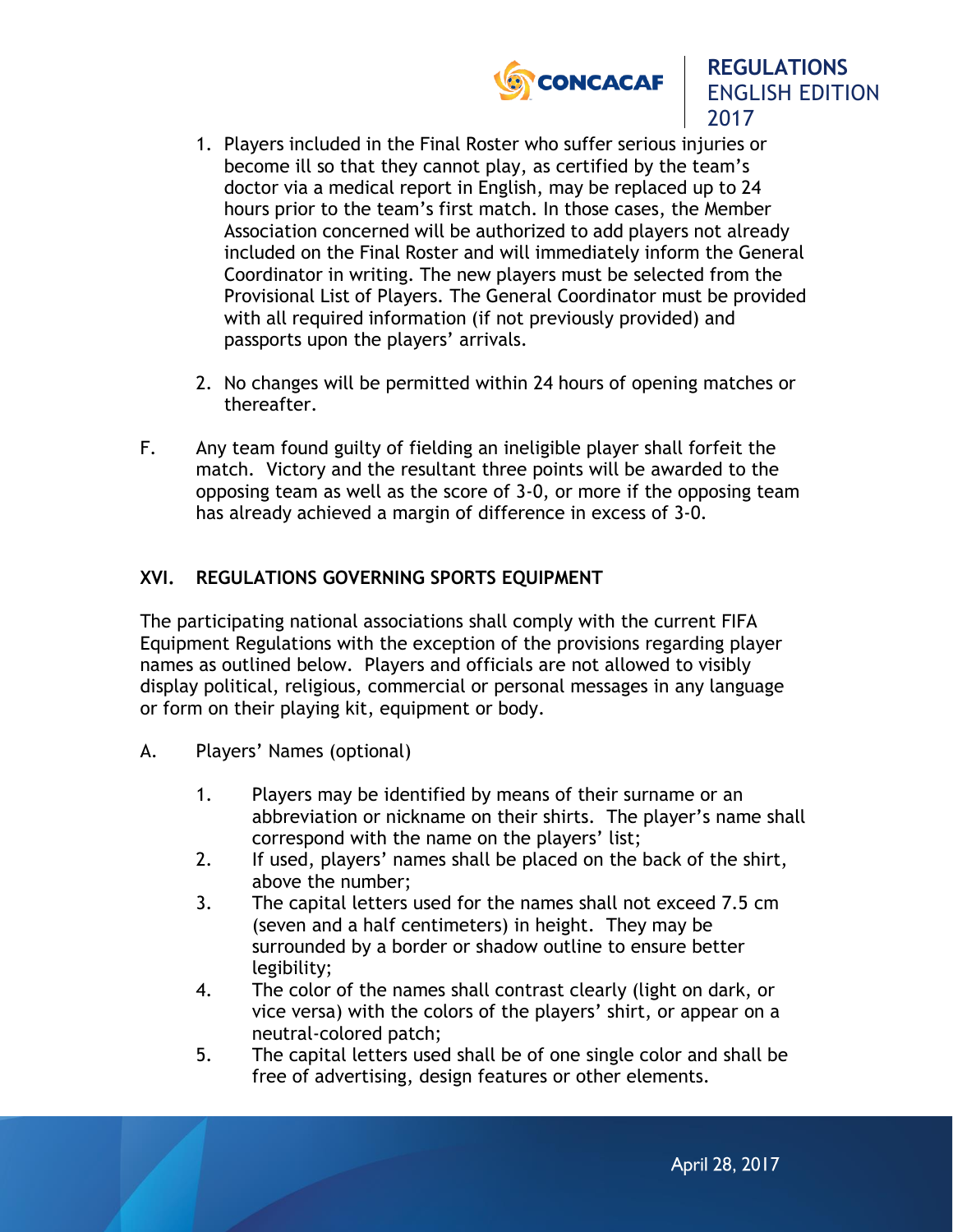

## **XVII. REFEREES, ASSISTANT REFEREES AND FOURTH OFFICIALS**

- A. The referees and assistant referees chosen for the matches in the CONCACAF Championship Phase shall be from a country whose team is not included in the same group as the match in question. They shall be selected from the current FIFA International Lists.
- B. CONCACAF's Referees Committee shall appoint the referees and assistant referees for the matches in the CONCACAF Championship Phase. Two referees and two assistant referees shall be appointed for each match.
- C. The Referees Committee decisions shall be final and not subject to appeal.
- D. After each match the referee shall complete the official CONCACAF report forms. In the CONCACAF Championship Phase, he shall hand it over immediately after the match to the Match Commissioner or the CONCACAF General Coordinator at the venue.
- E. On the report form, the referee shall note all occurrences before, during, and after the match in as much detail as possible, such as:
	- 1. Misconduct of players, leading to caution or expulsion;
	- 2. Unsporting behavior of officials, supporters and any person acting on behalf of a national association at a match;
	- 3. Any other incidents.

## **XVIII. TECHNICAL RULES**

The CONCACAF Championship

- A. CONCACAF Championship Phase
	- 1. The CONCACAF Championship Phase shall be played among no more than twelve (12) teams. Each CONCACAF Zone shall be represented in the CONCACAF Championship as determined by the CONCACAF Council.
	- 2. Only eligible national associations affiliated to FIFA can qualify for the FIFA U-17 World Cup India 2017.

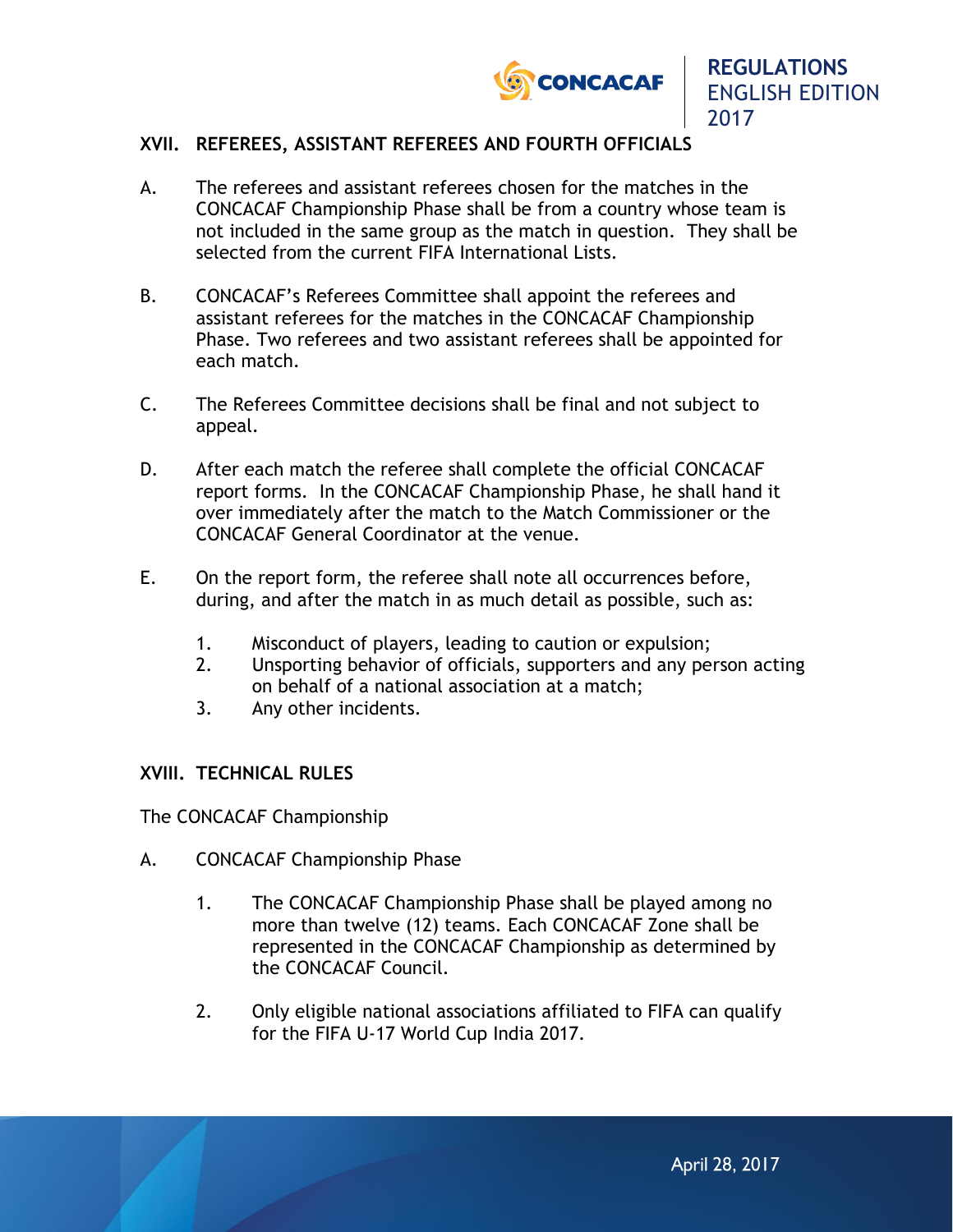

2017

- 3. Officials from the teams participating in the CONCACAF Championship Phase are obliged to attend the Championship Phase draw and related tournament workshop. CONCACAF will cover the airfare, accommodation and ground transportation for each head coach and team administrator to attend such events.
- 4. The CONCACAF Championship shall be played in a single venue. The twelve (12) teams shall be divided into a Group Stage consisting of three (3) groups  $(A, B \& C)$  of four  $(4)$  teams:

| Group A | Group B        | Group C |
|---------|----------------|---------|
| А1      | B1             | C1      |
| A2      | B2             | C2      |
| A3      | B <sub>3</sub> | C3      |
| Δ4      | R4             | C4      |

The matches in the groups shall be played in a Round Robin format, each team playing one match against each of the other teams in the same group, with three points for a win, one point for a draw, and none for a defeat.

- 5. At the end of Group Stage play, and should two or more teams finish tied in points (including ties among second place teams), the manner in which teams will advance to the next round will be resolved as follows and in the order indicated:
	- a. Greater number of points in matches between the tied teams;
	- b. Greater goal difference in matches between the tied teams (if more than two teams finish equal on points);
	- c. Greater number of goals scored in matches among the tied teams (if more than two teams finish equal in points);
	- d. Greater goal difference in all group matches;
	- e. Great number of goals scored in all group matches;
	- f. Drawing of lots.
- 6. Teams that finish first and second place in each group will qualify to the Final Qualification Stage consisting of two (2) groups of three (3) teams. The six (6) teams that qualify from the Group Stage will contest in the Final Qualification Stage determined by the draw as follows:

| Second B/Winner A/Winner C (2B/2A/1C) | $=$ Group D |
|---------------------------------------|-------------|
| Winner B/Second A/Second C (1B/1A/2C) | $=$ Group E |

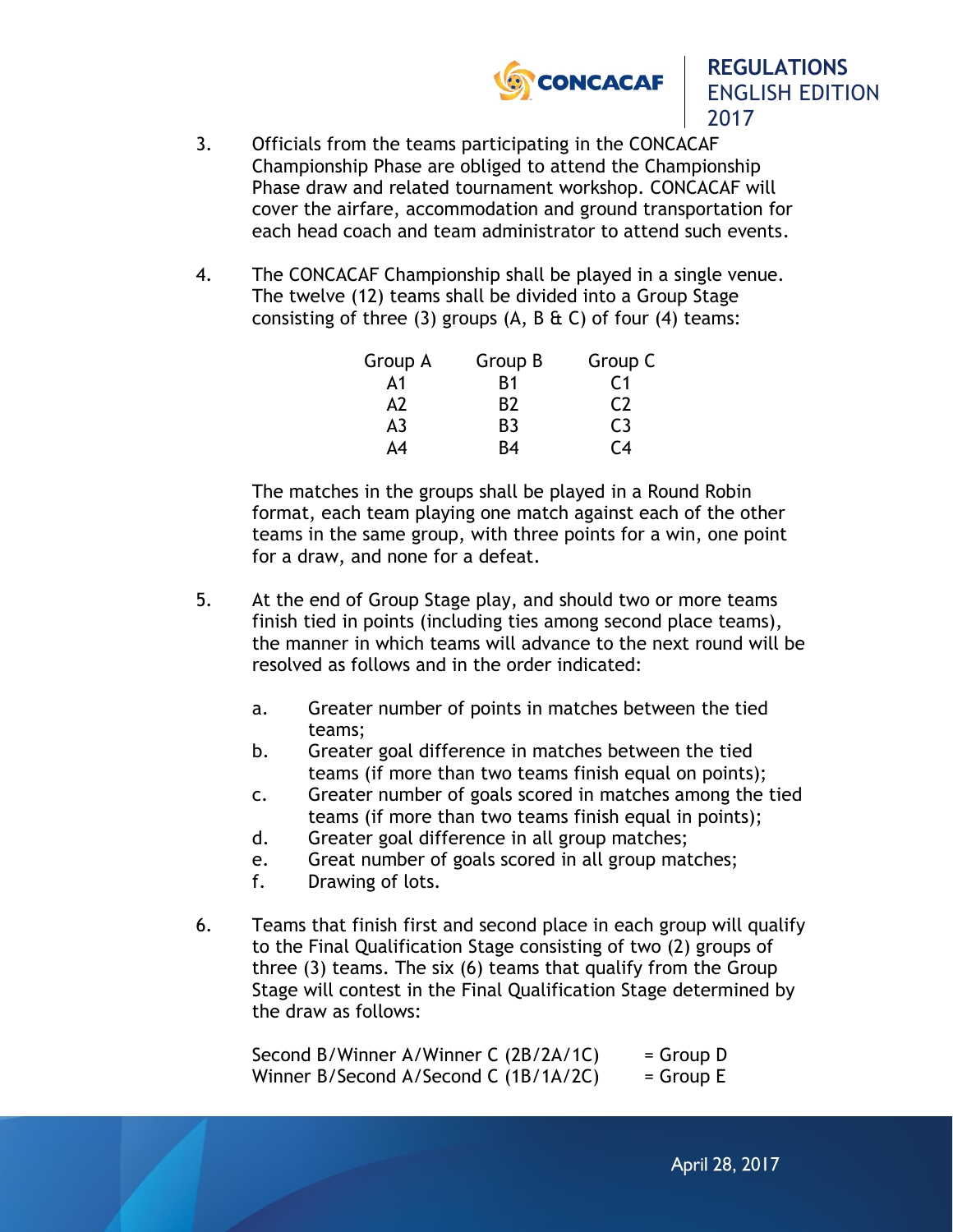

| Group D        | Group E |
|----------------|---------|
| D1             | F1      |
| D <sub>2</sub> | F2      |
| D <sub>3</sub> | E3      |

The matches in the groups shall be played in a Round Robin format, each team playing one match against each of the other teams in the same group, with three points for a win, one point for a draw, and none for a defeat.

- 7. At the end of the Final Qualification Stage, should two or more teams finish tied in points (including ties among first place teams), the manner in which teams will advance to the next round will be resolved as follows and in the order indicated:
	- a. Greater number of points in matches between the tied teams;
	- b. Greater goal difference in matches between the tied teams (if more than two teams finish equal on points);
	- c. Greater number of goals scored in matches among the tied teams (if more than two teams finish equal in points);
	- d. Greater goal difference in all group matches;
	- e. Great number of goals scored in all group matches;
	- f. Drawing of lots.
- 8. Should any team that is ineligible to participate in FIFA competitions finish first or second in the Group Stage, such team shall be replaced by the next team with the highest point ranking in their group which is eligible to participate in FIFA competitions. The CONCACAF tie breaker procedure established in Article XVIII.7 below will be used to rank replacement teams which are tied in points.
- 9. The teams that finish first and second place in Groups  $D \& E$  of the Final Qualification Stage will automatically qualify for the FIFA U-17 World Cup India 2017. Furthermore, the teams that finish first place in each group will proceed to participate in the tournament Championship Match.

## **XIX. MEDIA, ADVERTISING AND MERCHANDISING**

A. Marketing, Radio, Television, Promotion and Advertising rights for the CONCACAF Championship Phase belong exclusively to CONCACAF.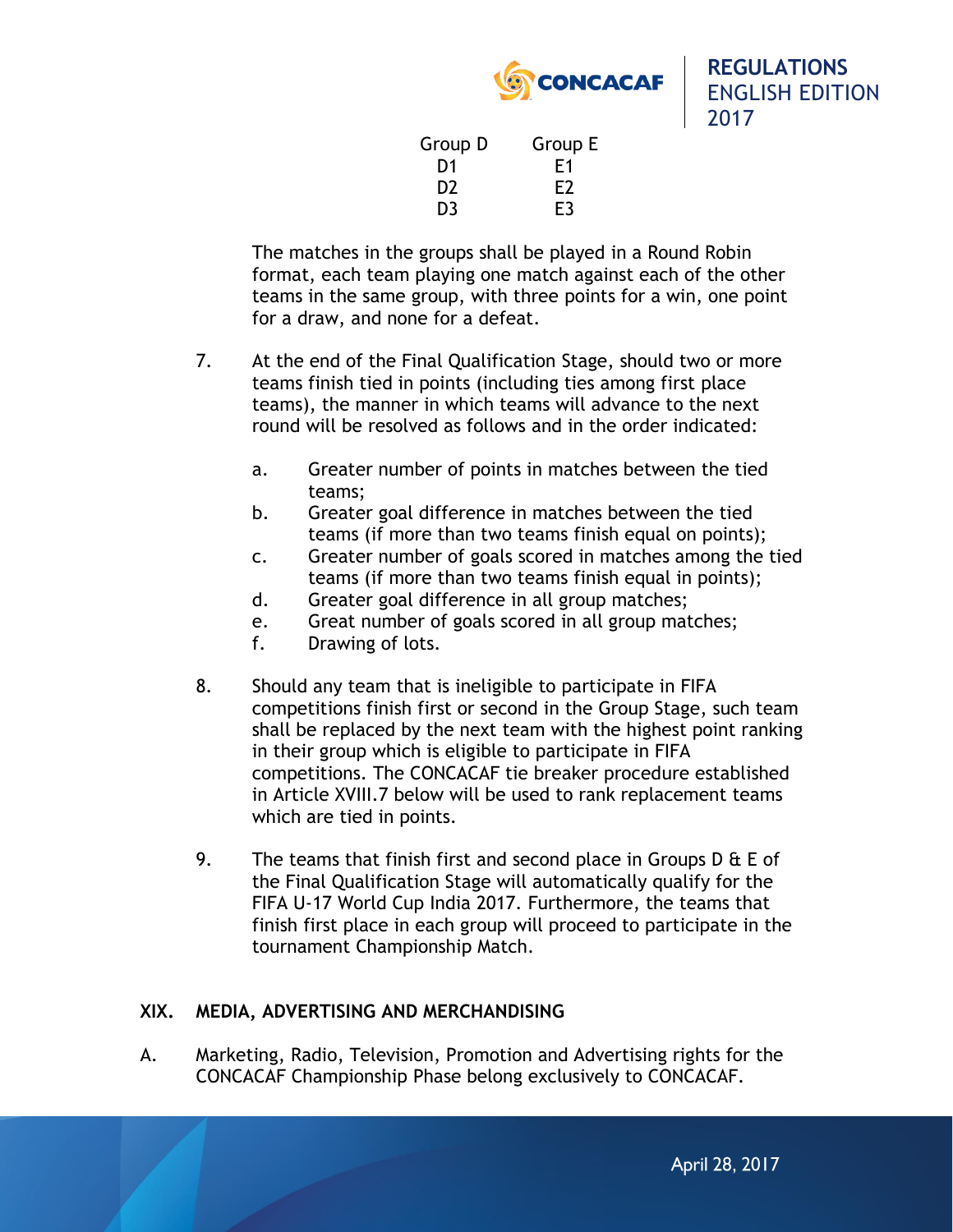

- B. Concessions for souvenir sales, official programs and others of a similar nature are fully vested with CONCACAF.
- C. Rights for the merchandising of the event, both on and off site, exclusively belong to CONCACAF.
- D. Technical Films / Tapes Permission to make technical films/tapes, exclusively reserved for the use of participating national associations, must be obtained from the CONCACAF General Secretariat.
- E. Logo Only Logo sent by CONCACAF may be used for promoting the event. Such Logo shall be used in accordance with its use regulations. All use must be pre-approved by CONCACAF before publication.
- F. Web Pages- Before attaching CONCACAF web page to event, approval by CONCACAF must be granted.
- G. Participating Teams shall agree, as a condition of their participation, that the terms "CONCACAF", "The Confederation of North, Central America and Caribbean Association Football", "Confederación Norte, Centroamericana y del Caribe Asociación de Fútbol", "CONCACAF Under-17 Championship", "CONCACAF Under-17 Championship", "Campeonato Sub-17 de CONCACAF" and "Championnat U-17 de CONCACAF" commonly used to identify the CONCACAF Under-17 Championship, and their equivalent, abbreviated or as translated into other languages, may only be used by such Teams in a sporting context with no commercial implications. CONCACAF owns the copyright for all the mentioned terms.
- H. They shall also agree to abide by any advertising provisions issued by CONCACAF.
- I. PMAs, as a condition of participation, agree to abide by the Media Regulations for Participating Member Associations, which outline the norms and rules with respect to media opportunity throughout the phases leading up to and during the Championship, and will be circulated under separate cover. Further, PMAs acknowledge through their participation, that the Media Regulations for Participating Member Associations comprise an integral addendum to these Regulations, and may be used as grounds for disciplinary action should any breach occur.